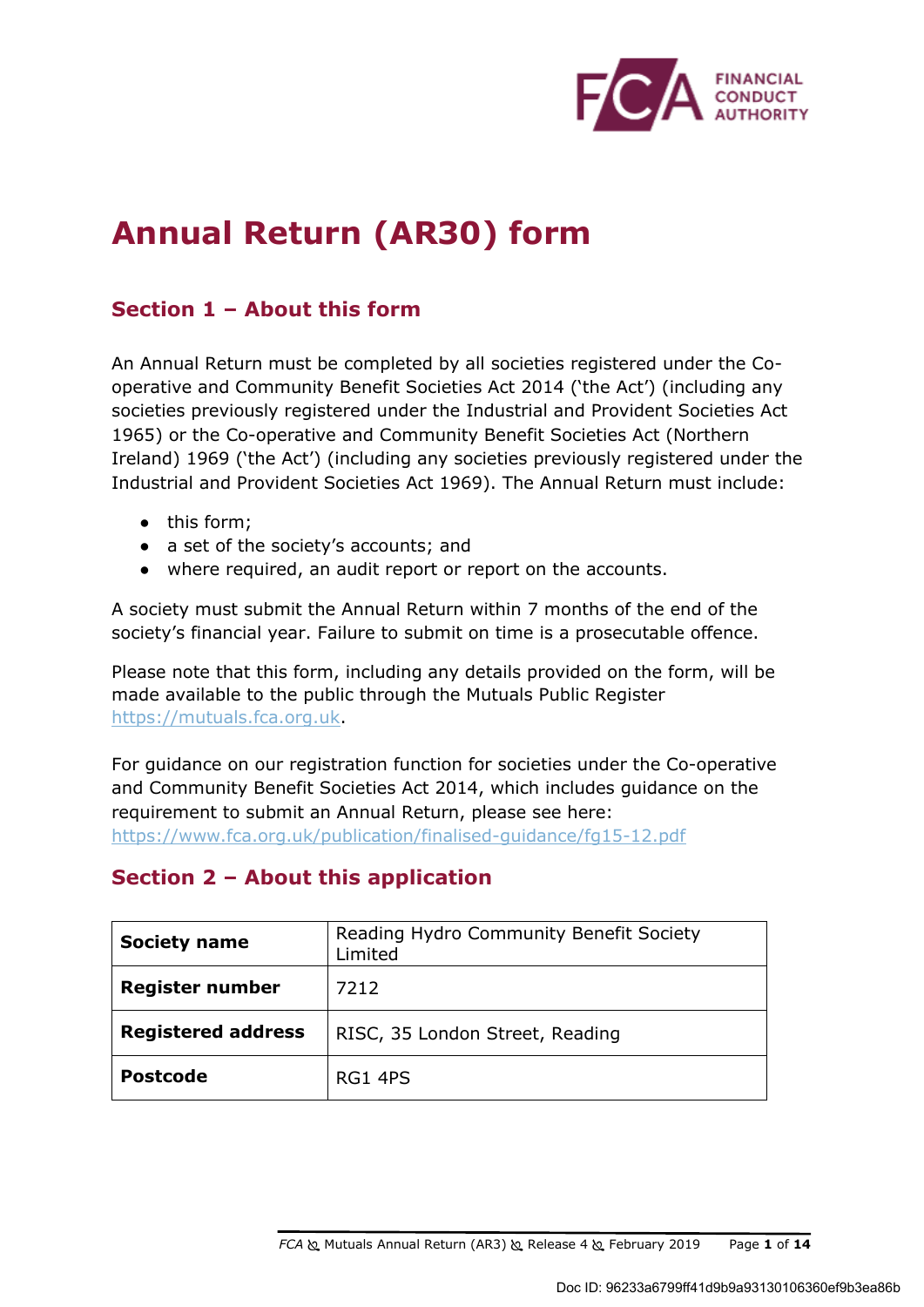## **2.1 What date did the financial year covered by these accounts end?**

| 30   0   0 9   2 0 2 1 |  |  |  |  |  |  |  |  |  |
|------------------------|--|--|--|--|--|--|--|--|--|
|------------------------|--|--|--|--|--|--|--|--|--|

## **Section 3 – People**

**3.1 Please provide the names of the people who were directors of the society during the financial year this return covers.** Some societies use the term 'committee member' or 'trustee' instead of 'director'. For ease of reference, we use 'director' throughout this form.

| <b>Name of director</b>              | Month and year of birth |      |  |
|--------------------------------------|-------------------------|------|--|
| David Whipple                        | July                    | 1950 |  |
| Anne Wheldon                         | May                     | 1954 |  |
| Andy Tunstall (retired Sept 2021)    | November                | 1963 |  |
| Sophie Paul                          | August                  | 1968 |  |
| <b>Antony Cowling</b>                | January                 | 1954 |  |
| Michael Beaven (retired Mar 2021)    | August                  | 1964 |  |
| Sally Waterman (co-opted Feb 2021)   | June                    | 1958 |  |
| Richard Moseley (co-opted Sept 2021) | July                    | 1977 |  |
|                                      |                         |      |  |
|                                      |                         |      |  |
|                                      |                         |      |  |
|                                      |                         |      |  |

Continue on to a separate sheet if necessary.

### **3.2 All directors must be 16 or older. Please confirm this is this case:**

All directors are aged 16 or over  $\boxtimes$ 

## **3.3 Societies are within the scope of the Company Directors Disqualification Act 1986 (CDDA). Please confirm that no director is disqualified under that Act:**

No director is disqualified  $\boxtimes$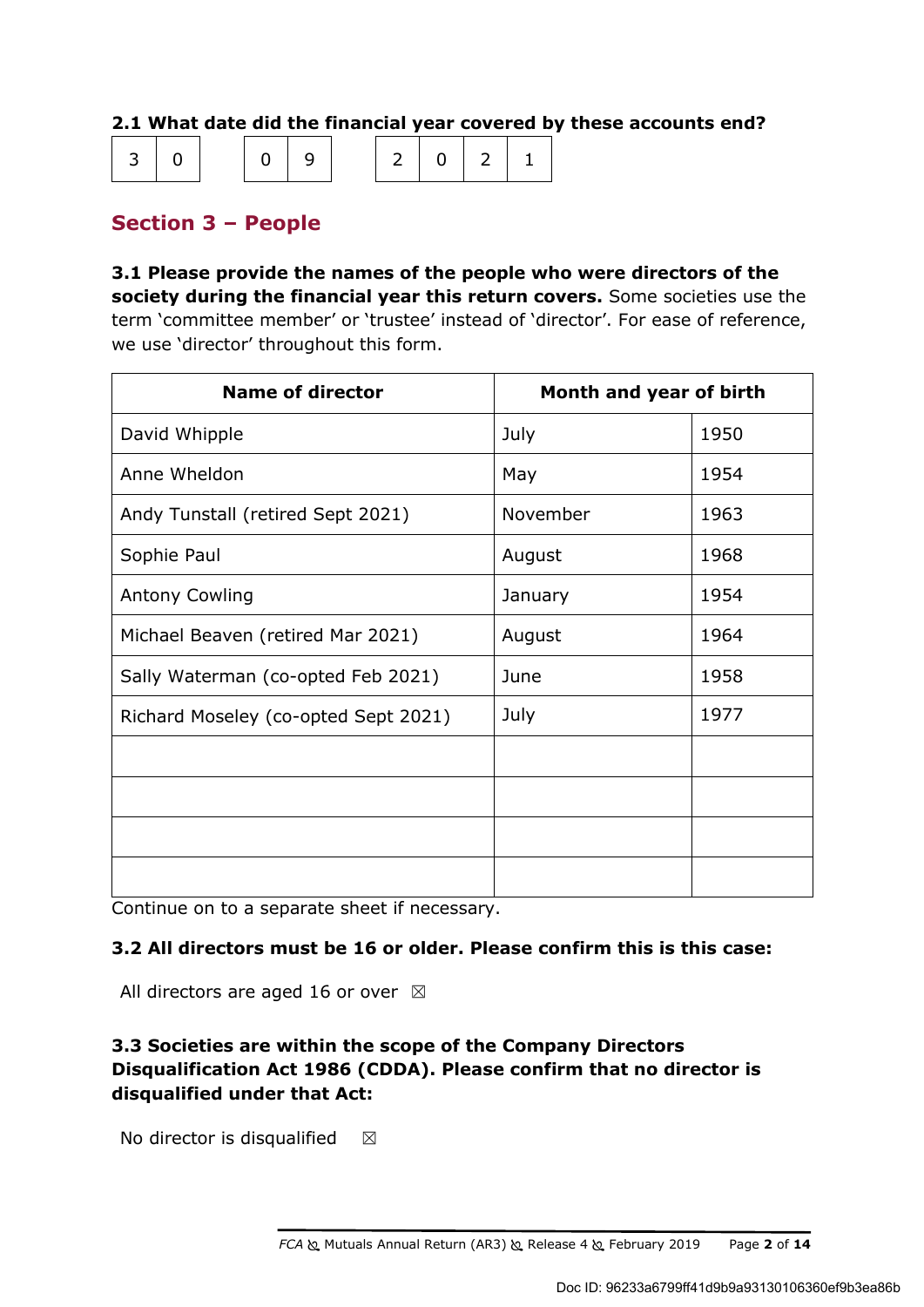**3.4 Please state any close links which any of the directors has with any society, company or authority.** 'Close links' includes any directorships or senior positions held by directors of the society in other organisations.

Michael Beaven: Director of Our Community Enterprise CIC; Our Community Enterprise Trustees; Journey of Hope CIC; MaidEnergy Limited

Andy Tunstall: Director of Realistic Business Brokers Ltd; Noble Publishing Ltd; The Greengroup (UK) Ltd; Business Growth People Limited; Noble Property Management Limited/Noble Creative Arts Limited

Antony Cowling: Director and Chair of Reading Community Energy Society. Director of Reading Rotary Community projects Ltd.

Richard Moseley: Director of Red Gem Ventures Limited; Trustee of Aldermaston Parent Teacher Association

Anne Wheldon: Trustee of Mid Thames Quakers (retired 31/12/20)

Sally Waterman: Non-executive Director of Medherant Limited (resigned 04/10/21); Cumulus Oncology Limited (appointed 01/12/21); Magnitude Biosciences Limited (appointed 14/02/22); Tri2O Triathlon Club Limited

### **3.5 Please provide the name of the person who was secretary at the end of the financial year this return covers.** Societies must have a secretary.

| <b>Name of secretary</b> | Month and year of birth |      |  |  |
|--------------------------|-------------------------|------|--|--|
| Anne Wheldon             | May                     | 1954 |  |  |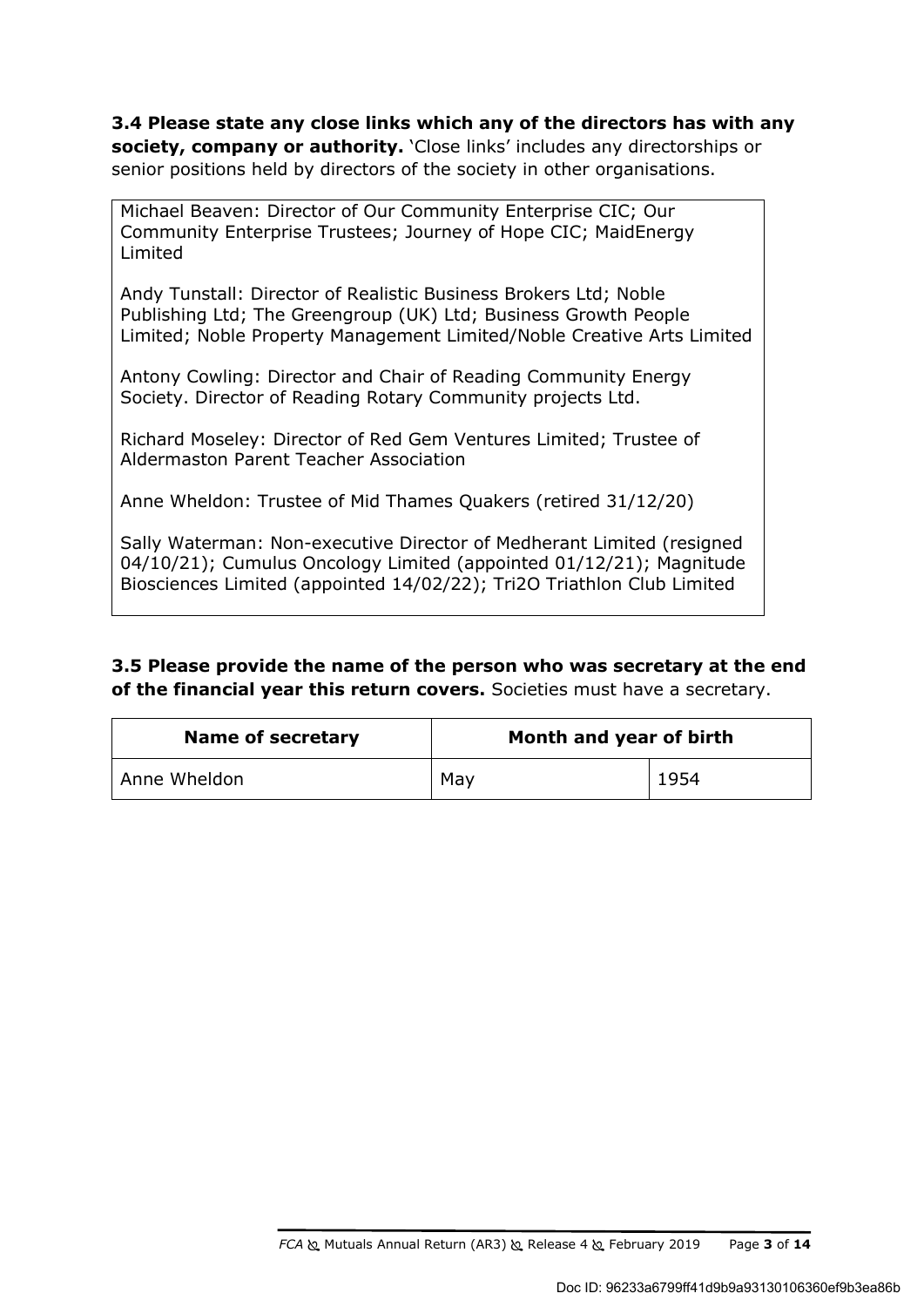## **Section 4 – Financial information**

### **4.1 Please confirm that:**

| accounts are being submitted with this form                                         |                       |
|-------------------------------------------------------------------------------------|-----------------------|
| the accounts comply with relevant statutory and<br>accounting requirements          | $\boldsymbol{\times}$ |
| the accounts are signed by two members and<br>the secretary (3 signatures in total) |                       |

## **4.2 Based on the accounts, please provide the information requested below for the financial year covered by this return.**

| Number of members                                | 881        |
|--------------------------------------------------|------------|
| Turnover                                         | £18,100    |
| Assets                                           | £1,154,216 |
| Number of employees (if any)                     | 0          |
| Share capital                                    | £1,173,411 |
| Highest rate of interest paid on shares (if any) | n/a        |

**4.3 What Standard Industrial Classification code best describes the society's main business?** Where more than one code applies, please select the code that you feel best describes the society's main business activity. You will find a full list of codes here: **http://resources.companieshouse.gov.uk/sic/**

35110 – Production of electricity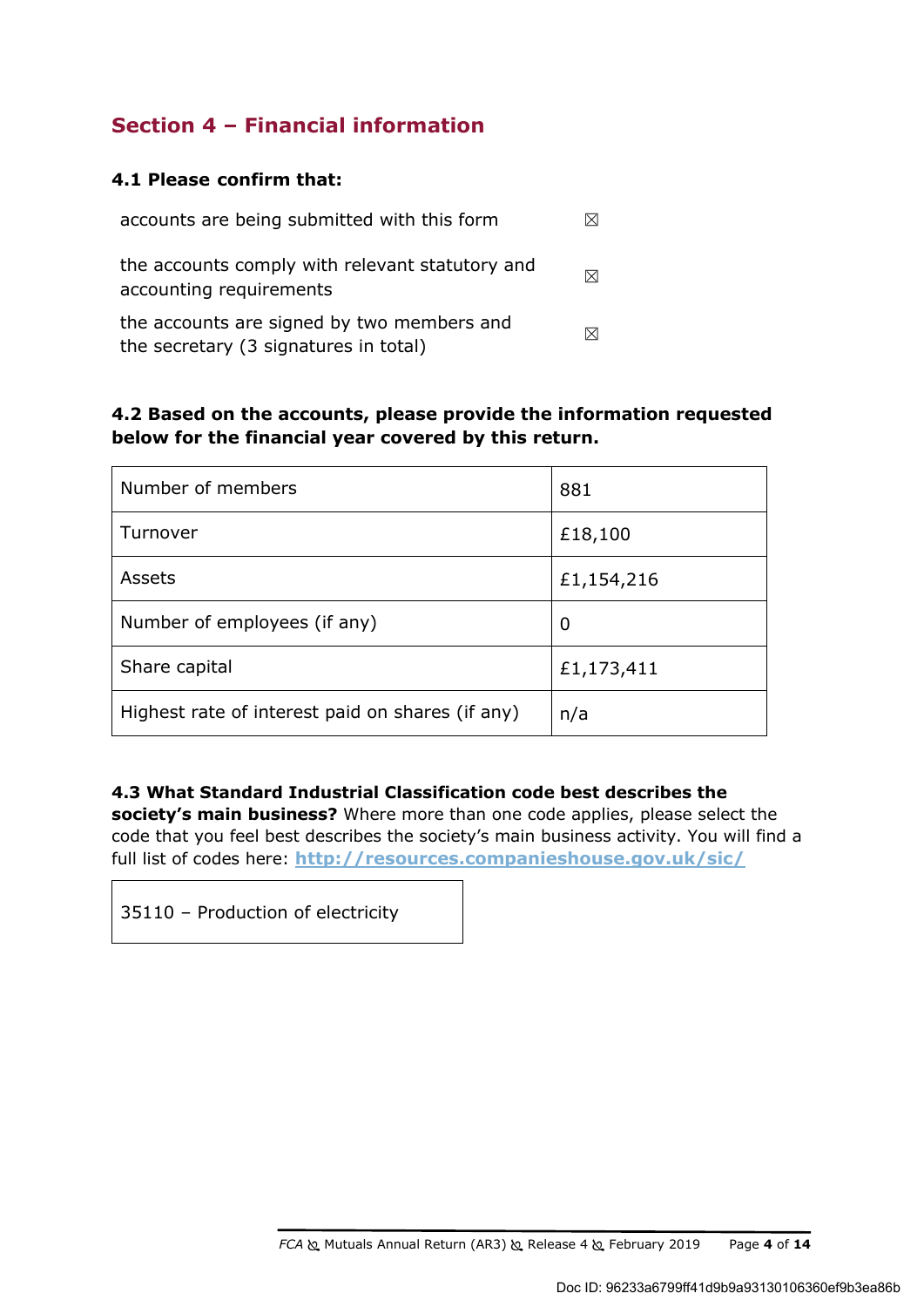## **Section 5 – Audit**

Societies are required to appoint an auditor to audited unless they are small or have disapplied this requirement. For further guidance see chapter 7 of our guidance: **https://www.fca.org.uk/publication/finalised-guidance/fg15- 12.pdf**

### **5.1 Please select the audit option the society has complied with:**

| Full professional audit          |  |
|----------------------------------|--|
| Auditor's report on the accounts |  |
| Lay audit                        |  |
| No audit                         |  |

## **5.2 Please confirm the audit option used by the society is compliant with the society's own rules and the Act**

We have complied with the audit requirements  $\boxtimes$ 

## **5.3 Please confirm any audit report (where required) is being submitted with this Annual Return**



Not applicable  $\boxtimes$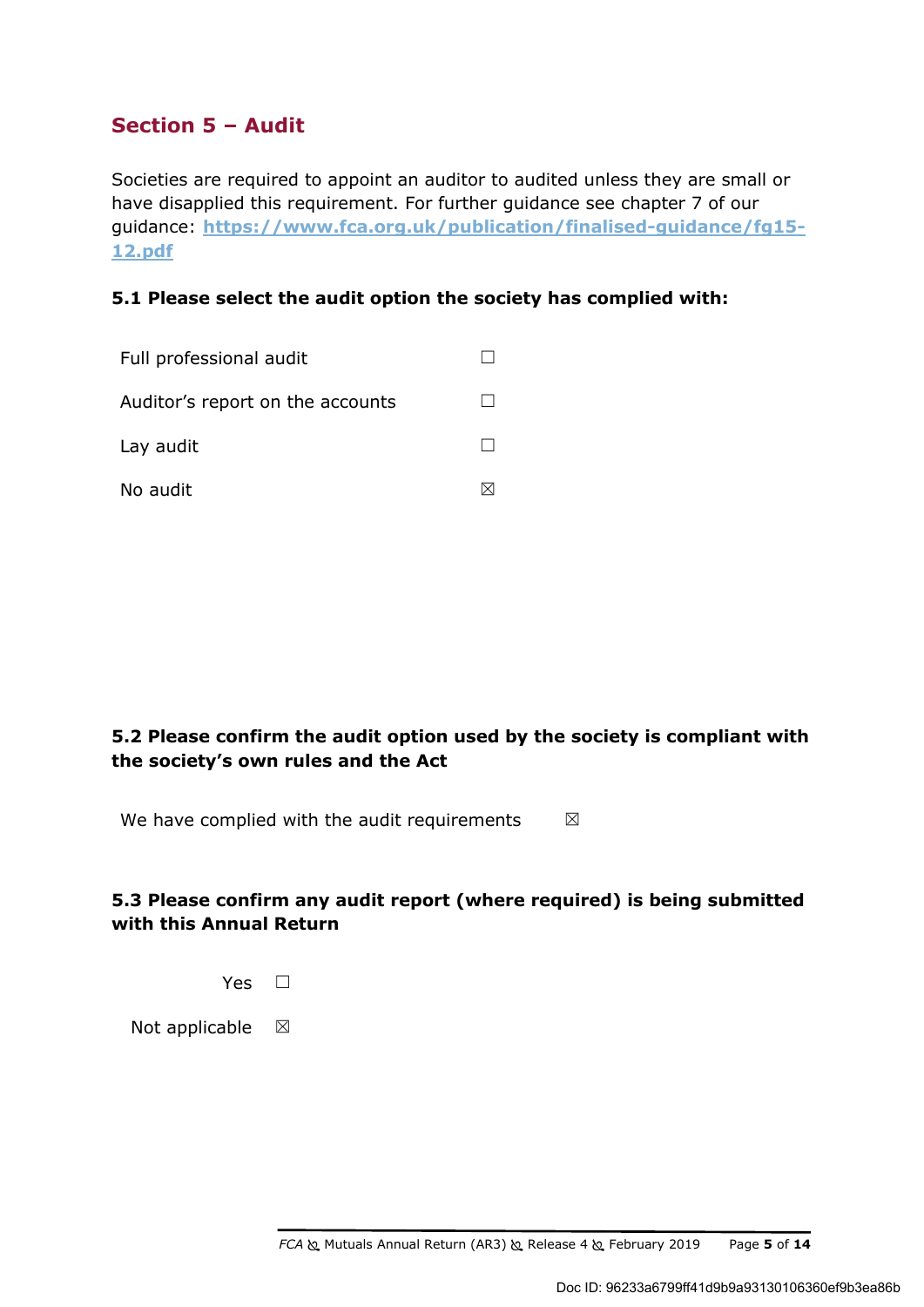The information below impacts the level of audit required of the society's accounts. Please provide answers to the following questions.

## **5.4 Is this society accepted by HM Revenue and Customs (HMRC) as a charity for tax purposes?**

| Yes | $\mathbf{L}$ |
|-----|--------------|
| No  | ⊠            |

## **5.5 If the society is registered with the Office of the Scottish Charity Regulator (OSCR) please provide your OSCR registration number.**

| Not applicable |  |
|----------------|--|
| OSCR number:   |  |

### **5.6 Is the society a housing association?**

No ☒ Go to **section 6**

Yes ☐ Go to question **5.7**

### **5.7 Please confirm which housing regulator you are registered with, and provide the registration number they have given you:**

Registration number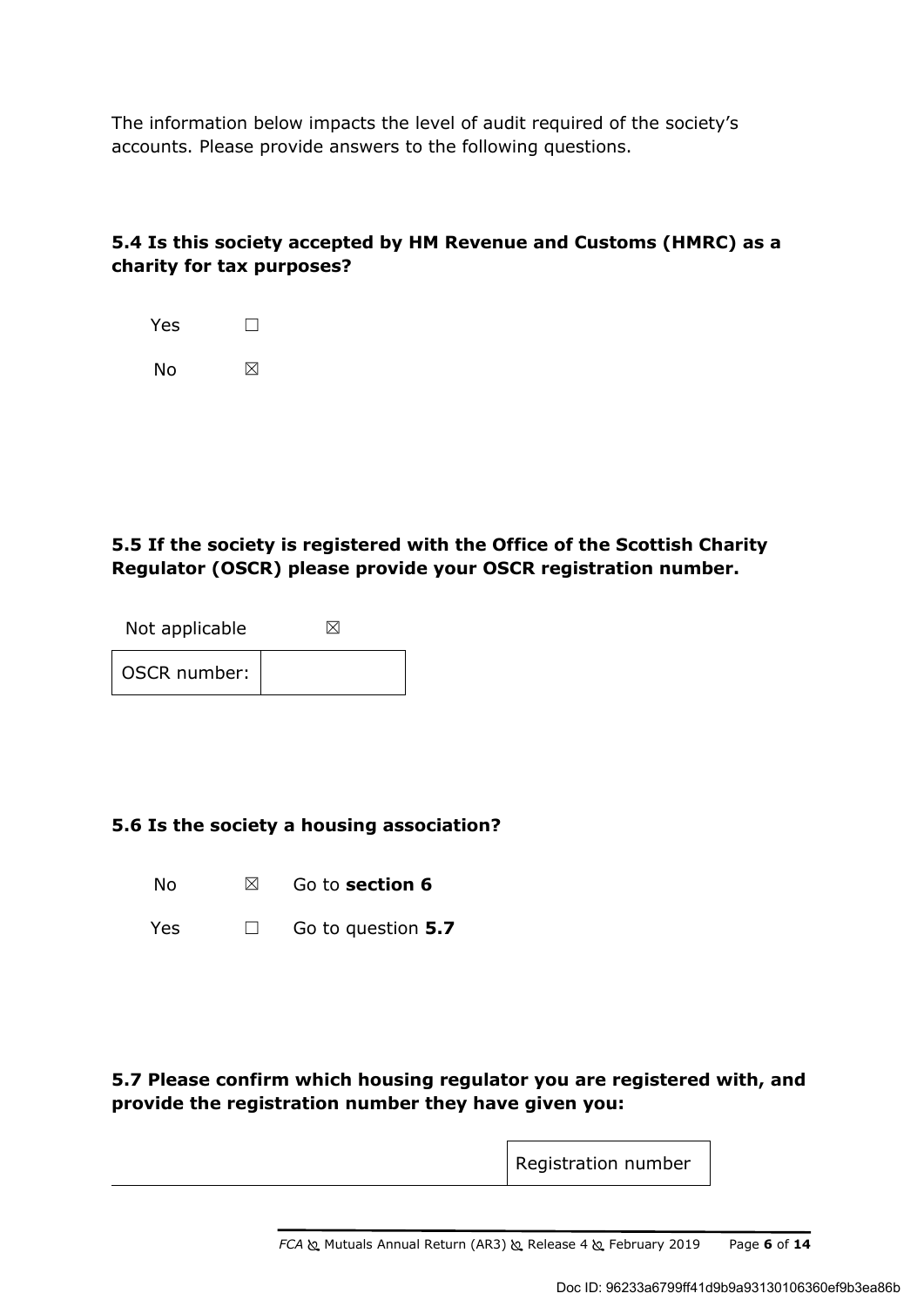| Homes and Communities Agency                     |  |
|--------------------------------------------------|--|
| Scottish Housing Regulator                       |  |
| The Welsh Ministers                              |  |
| Department for Communities<br>(Northern Ireland) |  |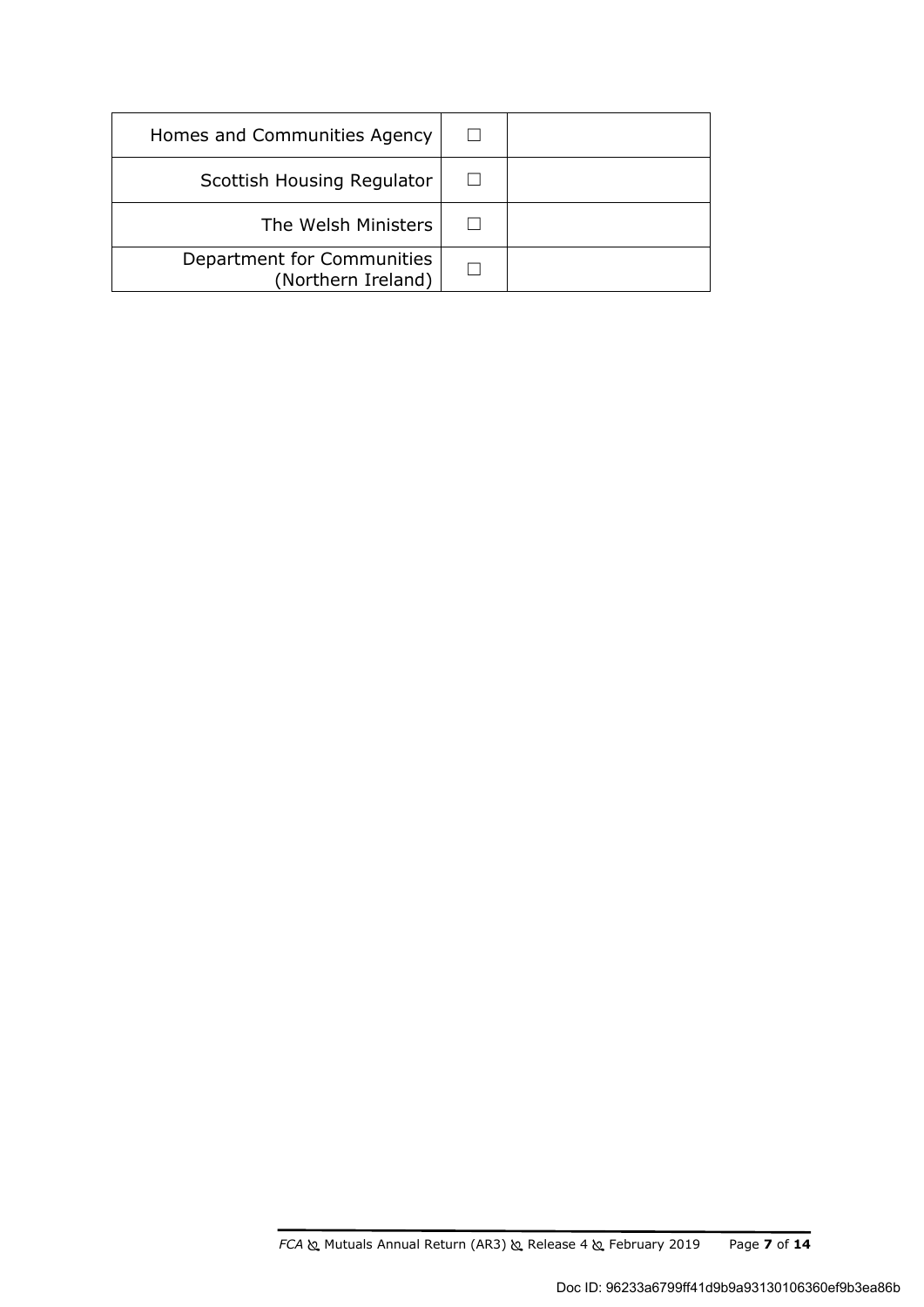## **Section 6 – Subsidiaries**

### **6.1 Is the society a subsidiary of another society?**

Yes □

No  $\boxtimes$ 

**6.2 Does the society have one or more subsidiaries?** (As defined in sections 100 and 101 of the Act)

| Yes | $\Box$    | Continue to question 6.3 |
|-----|-----------|--------------------------|
| No. | $\bowtie$ | Continue to Section 7    |

**6.3 If the society has subsidiaries, please provide the names of them below** (or attach an additional sheet)

| <b>Registration</b><br><b>Number</b> | <b>Name</b> |
|--------------------------------------|-------------|
|                                      |             |
|                                      |             |
|                                      |             |
|                                      |             |

**6.4 Please provide below (or on a separate sheet) the names of subsidiaries not dealt with in group accounts (if any) and reasons for exclusions:** (the society must have written authority from us to exclude a subsidiary from group accounts)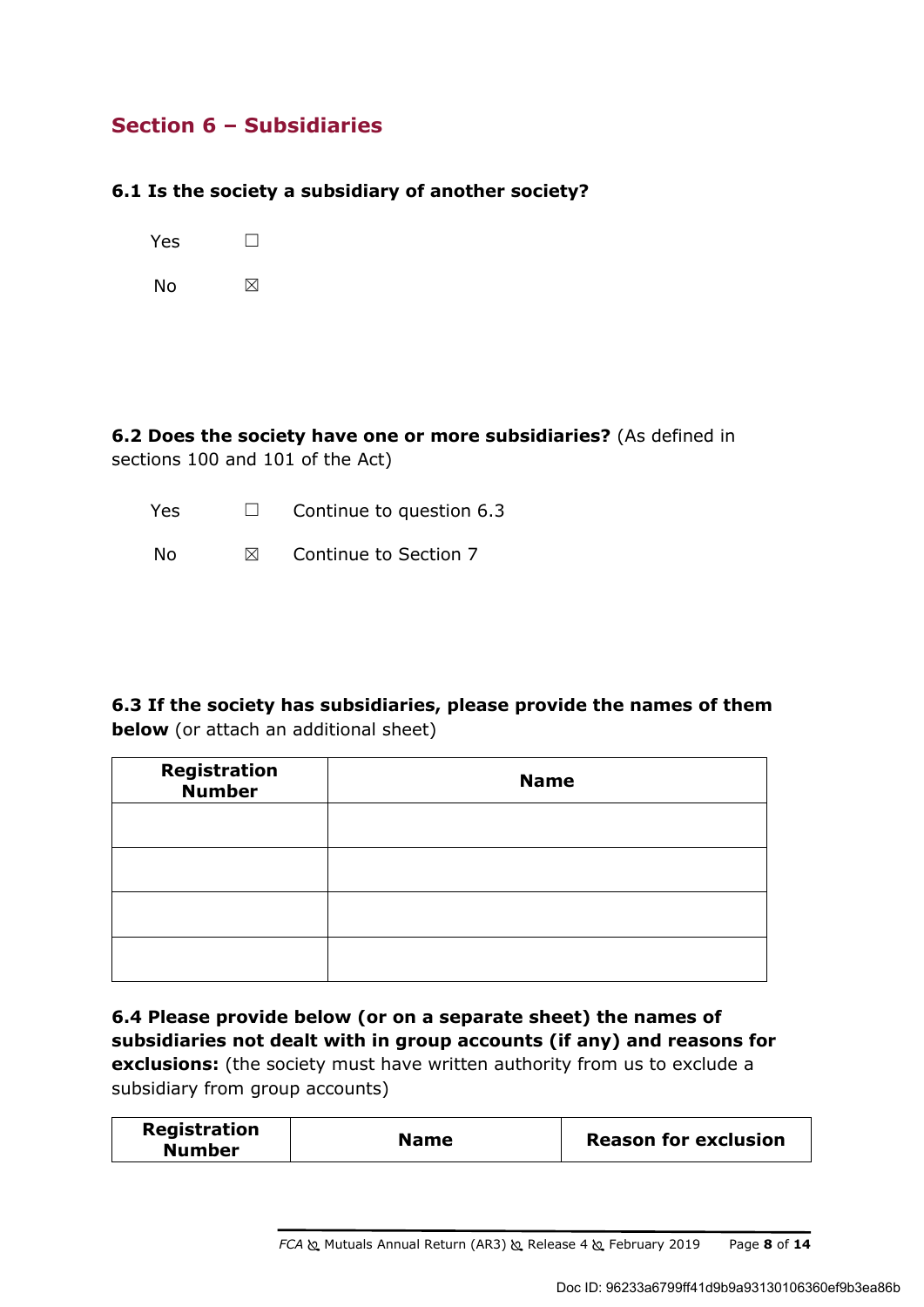## **Section 7– Condition for registration**

All societies are registered meeting one of two conditions for registration. These are that the society is either:

- a bona fide co-operative society ('co-operative society'); **or**
- are conducting business for the benefit of the community ('community benefit society').

A society must answer the questions set out in either Section 7A or Section 7B of this form, depending on which condition of registration it meets.

If you are not sure which condition for registration applies to the society please see chapters 4 and 5 of our guidance: https://www.fca.org.uk/publication/finalised-guidance/fg15-12.pdf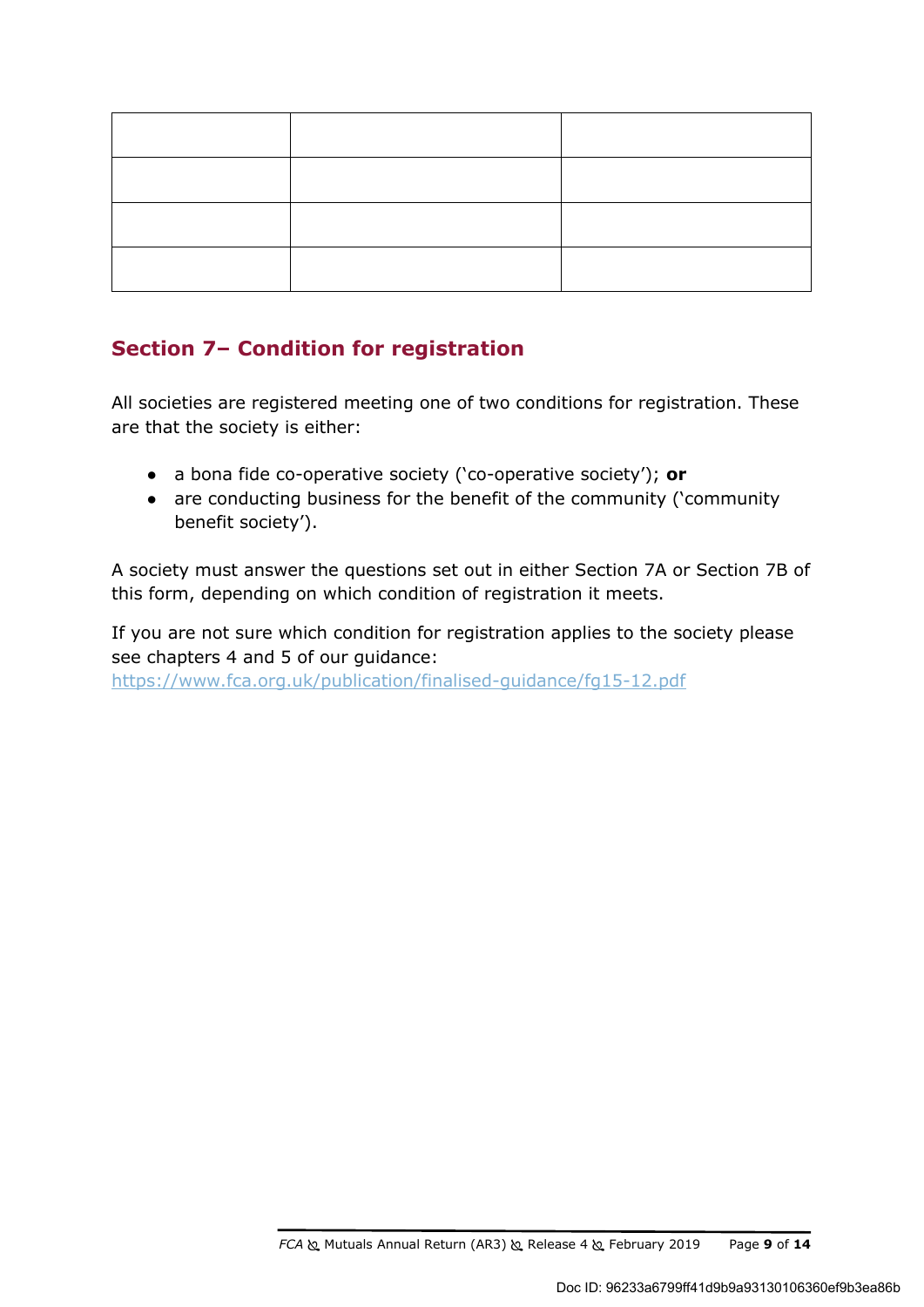## **Section 7A - Co-operative societies**

Co-operative societies must answer the following questions in relation to the financial year covered by this return.

**7A.1 What is the business of the society?** For example, did you provide housing, manufacture goods, develop IT systems etc.

**7A.2 Please describe the members' common economic, social and cultural needs and aspirations.** In answering this question, please make sure it is clear what needs and aspirations members had in common.

**7A.3 How did the society's business meet those needs and aspirations?**  You have described the society's business answer to question 7A.1, and in question 7A.2 you have described the common needs and aspirations of members. Please now describe how during the year that business met those common needs and aspirations.

*FCA* Mutuals Annual Return (AR3) Release 4 February 2019 Page **10** of **14**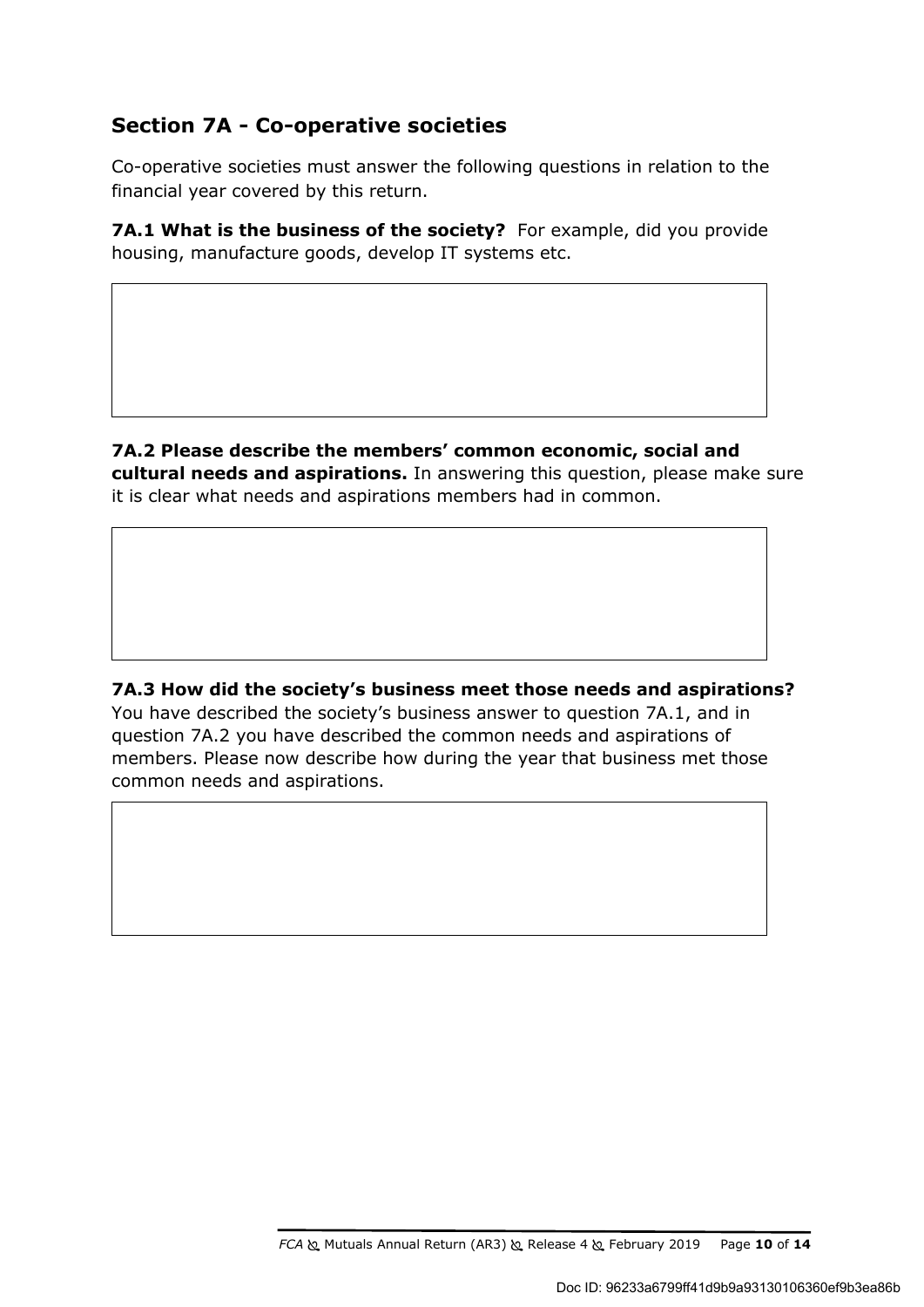**7A.4 How did members democratically control the society?** For example, did the members elect a board at an annual general meeting; did all members collectively run the society.

**7A.5 What did the society do with any surplus or profit?** For instance, did you pay a dividend to members (and if so, on what basis); did money get reinvested in the business; put into reserves; used for some other purpose?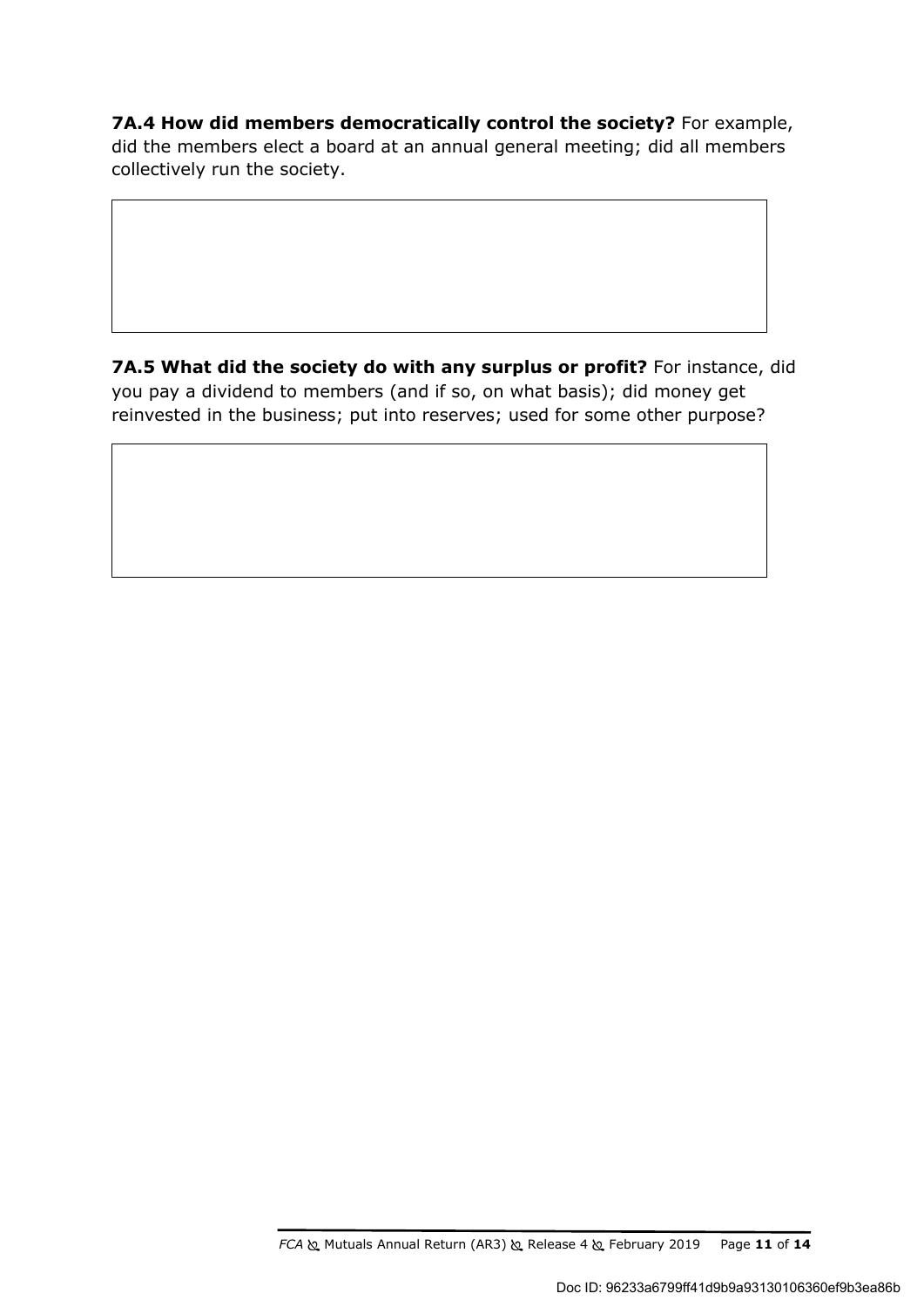## **Section 7B - Community benefit societies**

Community benefit societies must answer the following questions in relation to the financial year covered by this return.

**7B.1 What is the business of the society?** For example, did you provide social housing, run an amateur sports club etc.

The principal activity of the Society is the production of zero-carbon electricity from a hydropower scheme.

### **7B.2 Please describe the benefits to the community the society**

**delivered?** Here we are looking to see *what* the benefits to the community were. Community can be said to be the community at large. For example, did you relieve poverty or homelessness through the provision of social housing.

- 1. The Society has enabled members of the local community to invest in low-carbon electricity generation.
- 2. The Society will provide carbon savings by displacing electricity which would otherwise have been derived from fossil fuels. This will cut climate heating and thus benefit the community at large.
- 3. The Society will generate income from the sale of zero-carbon electricity. Any surplus, once operating costs have been covered and investors paid, will be used to support sustainability initiatives in Reading and the surrounding area.
- 4. The Society will promote awareness of sustainability and related issues and support educational initiatives.

### **7B.3 Please describe how the society's business delivered these**

**benefits?** The business of the society must be conducted for the benefit of the community. Please describe *how* the society's business (as described in answer to question 7B.1) provided benefit to the community.

7B.2 point 1: the Society attracted 750 investors, mainly local, and raised £1.2 m through its community share offers.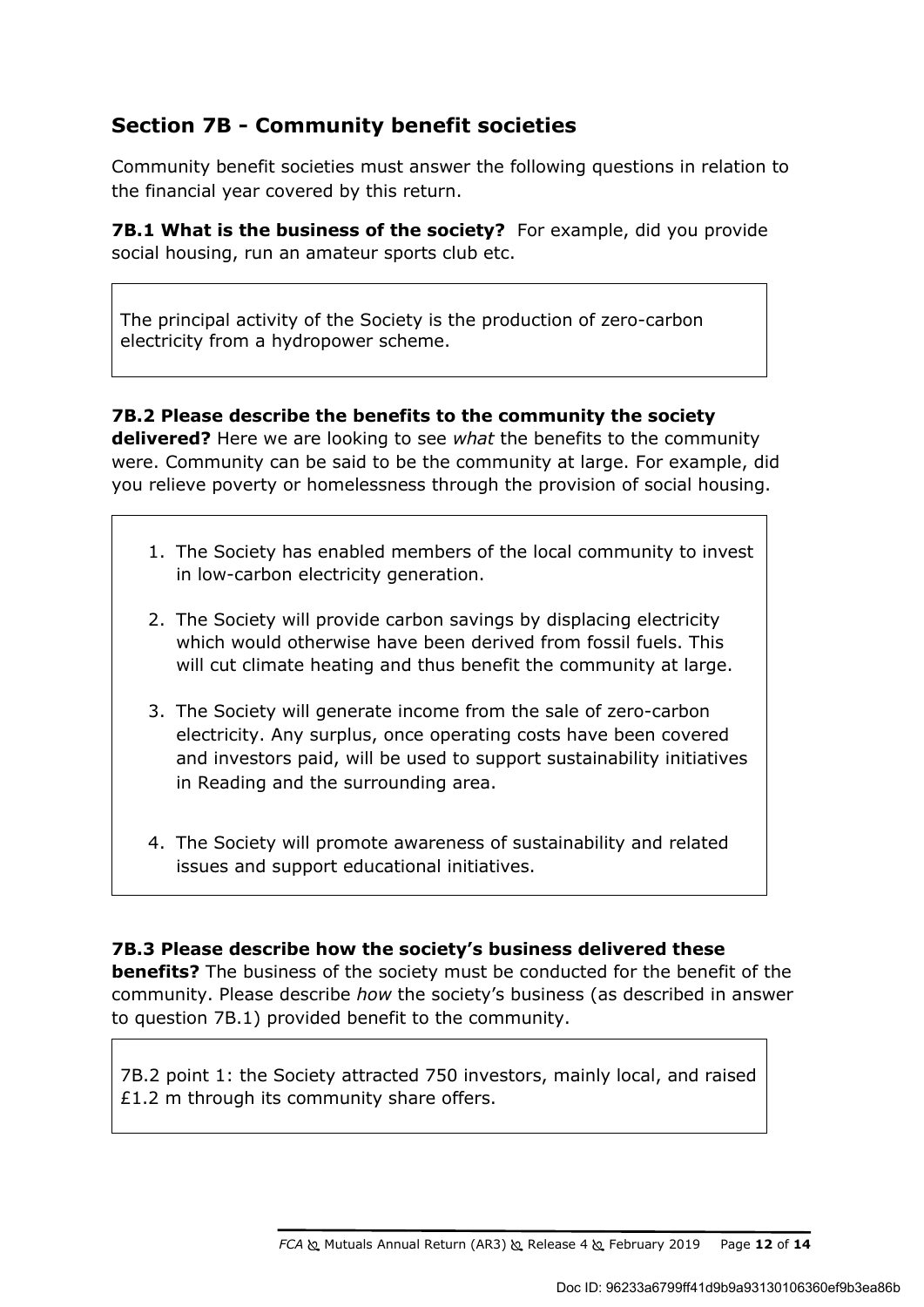7B.2 point 4: the Society has given talks about the hydropower project to a range of local organisations, and had stalls at local events to talk about the project.

7B.2 points 2 and 3:the Society has not yet started to deliver on these, because the hydropower scheme began generating only on the final day of the financial year covered by this return.

**7B.4 Did the society work with a specific community, and if so, please describe it here?** For instance, were the society's activities confined to a specific location; or to a specific group of people? Please note that in serving the needs of any defined community, the society should not inhibit the benefit to the community at large.

Investment, awareness-raising and support for sustainability initiatives is focussed on the community in and around Reading.

Carbon savings produced through the hydropower scheme will have a wider effect, by contributing to measures to cut global climate heating and its impacts.

**7B.5 What did the society do with any surplus or profit?** For instance, did you donate the money; did money get reinvested in the business; put into reserves; used for some other purpose?

There was no surplus in this financial year.

**7B.6 Please state any significant commercial arrangements that the society has, or had, with any other organisation that could create, or be perceived as creating, a conflict of interest.** Please tell us how you ensured that any such conflict of interest did not prevent the society from acting for the benefit of the community.

There are no conflicts of interest.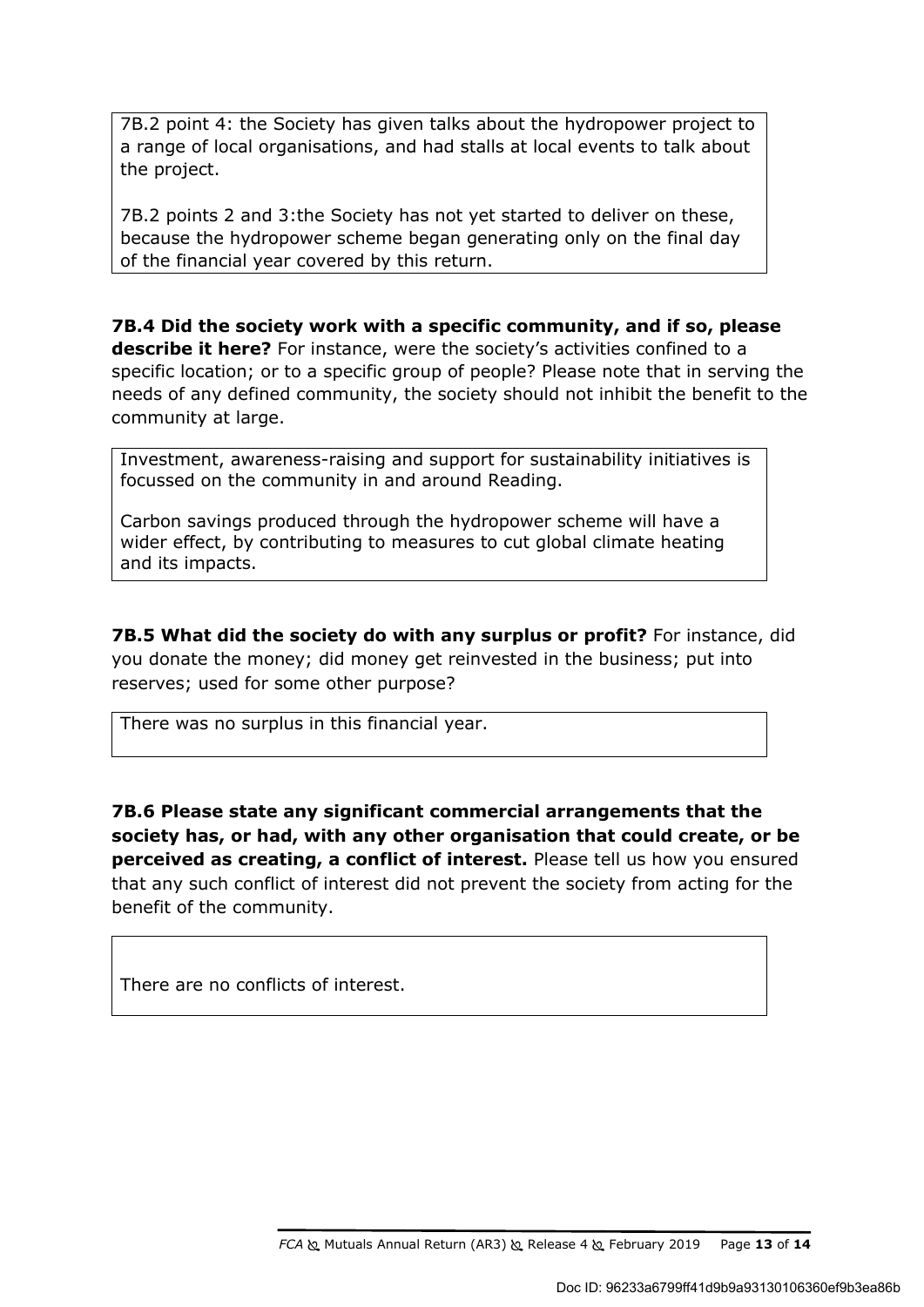## **Section 8– Declaration**

The secretary of the society must complete this section.

| <b>Name</b>                                                                                              | <b>Anne Wheldon</b>             |  |
|----------------------------------------------------------------------------------------------------------|---------------------------------|--|
| My signature below confirms that the information in this form is accurate<br>to the best of my knowledge |                                 |  |
| <b>Signature</b><br>Anne Wheldon                                                                         |                                 |  |
| <b>Position</b>                                                                                          | <b>Secretary &amp; Director</b> |  |
| <b>Date</b>                                                                                              | 07/04/2022                      |  |

## **Section 9 – Submitting this form**

Please submit a signed, scanned version of this form along with your accounts and any auditor's report by email to: mutualsannrtns@fca.org.uk.

Or you can post the form to:

Mutual Societies Financial Conduct Authority 12 Endeavour Square London E20 1JN

This form is available on the Mutuals Society Portal: https://societyportal.fca.org.uk

Registered as a Limited Company in England and Wales No. 1920623. Registered office as above.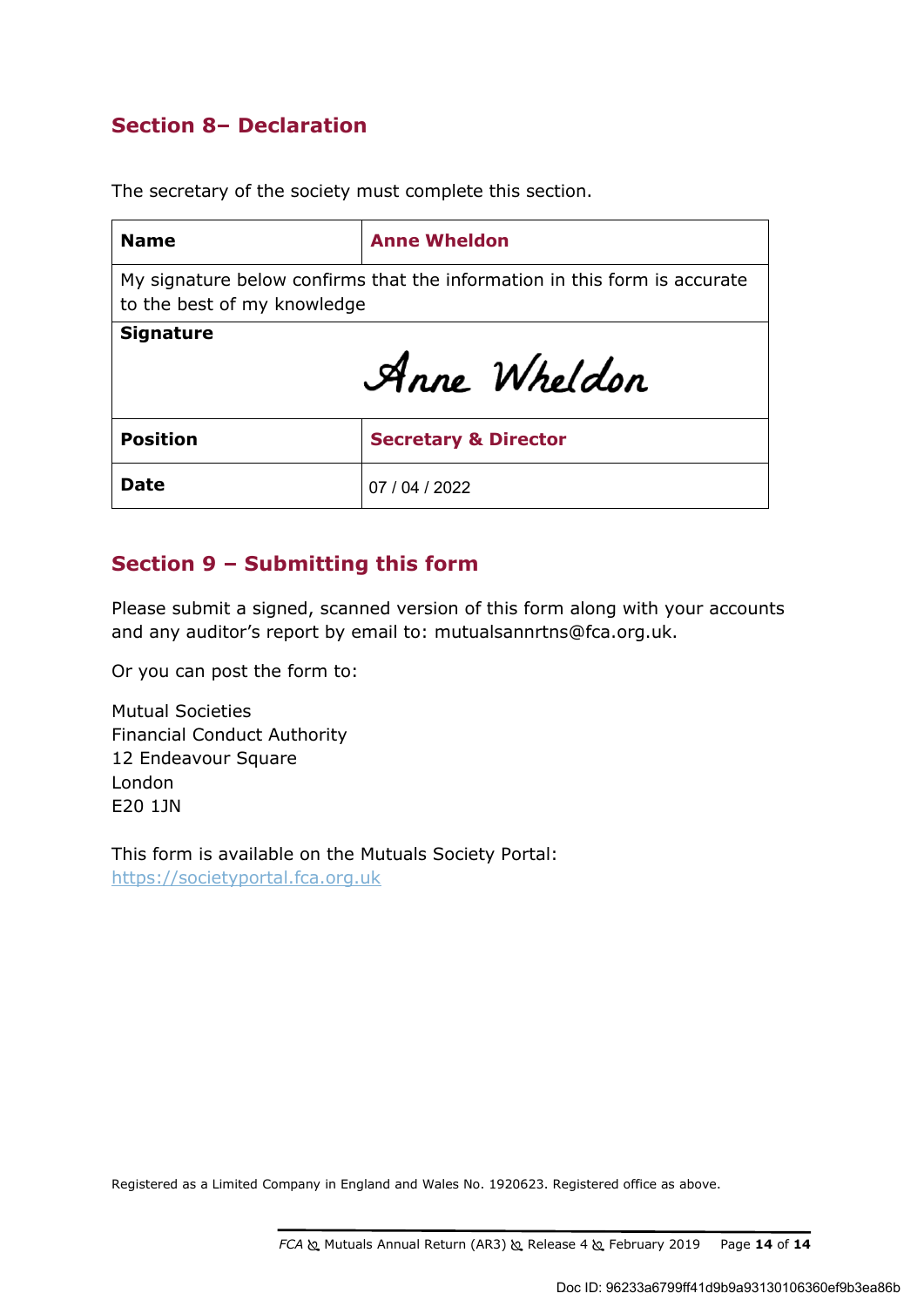## **V** HELLOSIGN

| <b>TITLE</b>                   | Reading Hydro CBS Ltd - Accounts for year ending 30th Sep |
|--------------------------------|-----------------------------------------------------------|
| <b>FILE NAME</b>               | Reading Hydro CBSear to 300921.pdf                        |
| <b>DOCUMENT ID</b>             | 96233a6799ff41d9b9a93130106360ef9b3ea86b                  |
| <b>AUDIT TRAIL DATE FORMAT</b> | DD / MM / YYYY                                            |
| <b>STATUS</b>                  | $\bullet$ Signed                                          |

## Document history

| <b>SENT</b>          | 07 / 04 / 2022<br>14:18:32 UTC | Sent for signature to Anne Wheldon (anne@w-b.org.uk) from<br>admin@sharenergy.coop<br>IP: 79.78.2.227 |
|----------------------|--------------------------------|-------------------------------------------------------------------------------------------------------|
| (0)<br><b>VIEWED</b> | 07 / 04 / 2022<br>14:58:19 UTC | Viewed by Anne Wheldon (anne@w-b.org.uk)<br>IP: 81.178.248.185                                        |
| <b>SIGNED</b>        | 07 / 04 / 2022<br>14:58:57 UTC | Signed by Anne Wheldon (anne@w-b.org.uk)<br>IP: 81.178.248.185                                        |
| COMPLETED            | 07 / 04 / 2022<br>14:58:57 UTC | The document has been completed.                                                                      |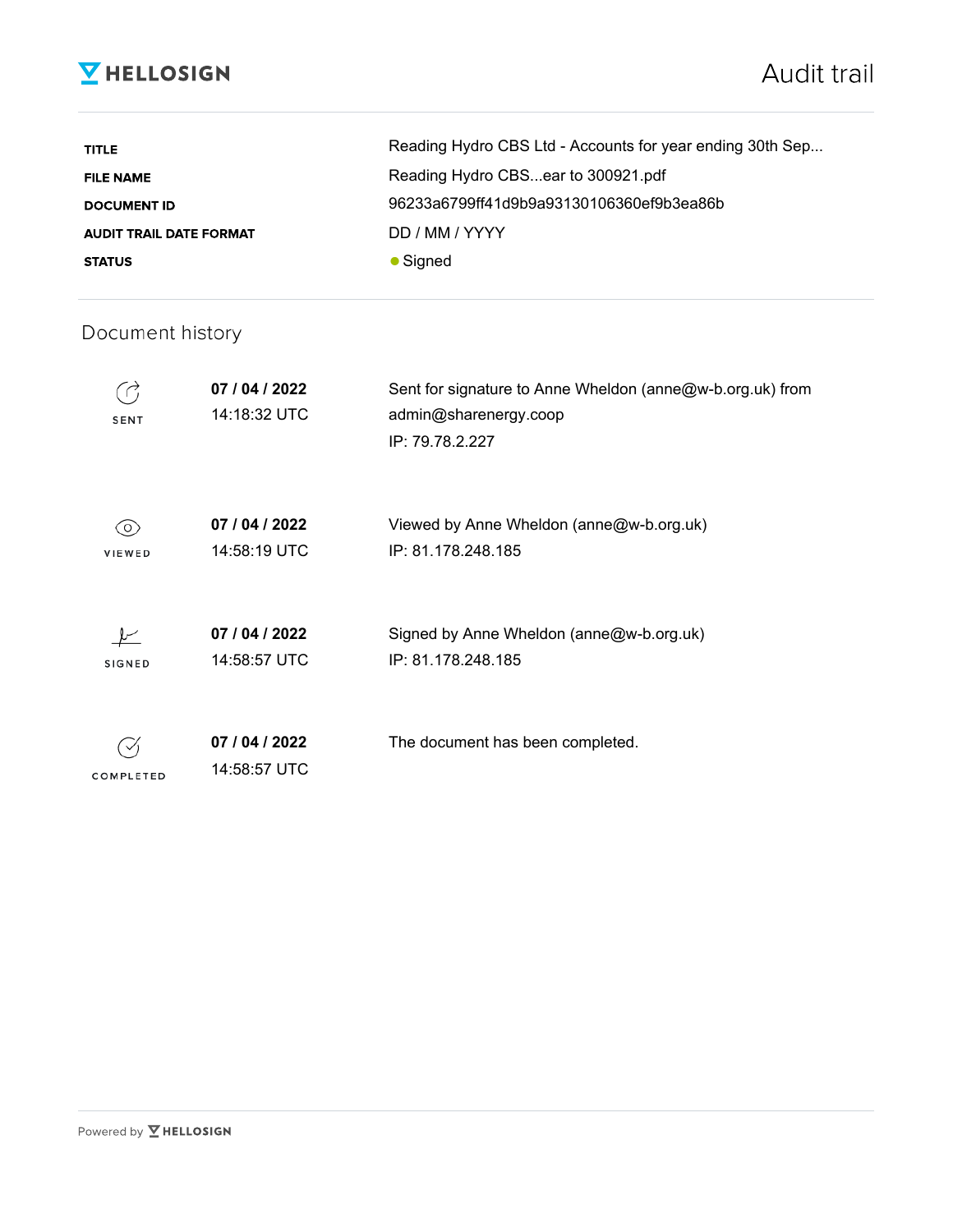Registered number 7212

Reading Hydro CBS Limited

Report and Accounts

30 September 2021

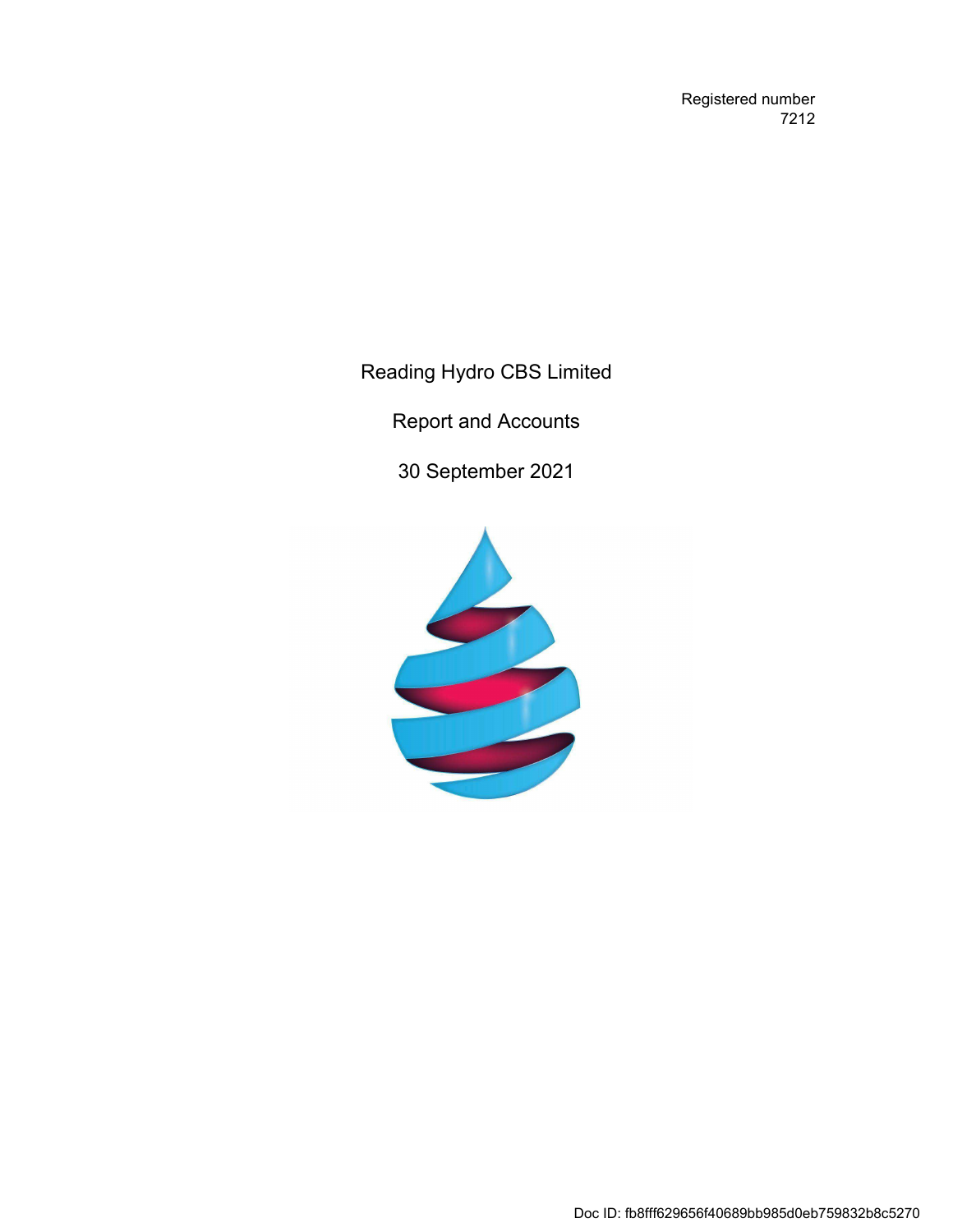### **Reading Hydro CBS Limited Report and accounts Contents**

| Society information            | 1 |
|--------------------------------|---|
| Directors' report              | 2 |
| Revenue account                | 3 |
| <b>Balance sheet</b>           | 4 |
| Statement of changes in equity | 5 |
| Notes to the accounts          | 6 |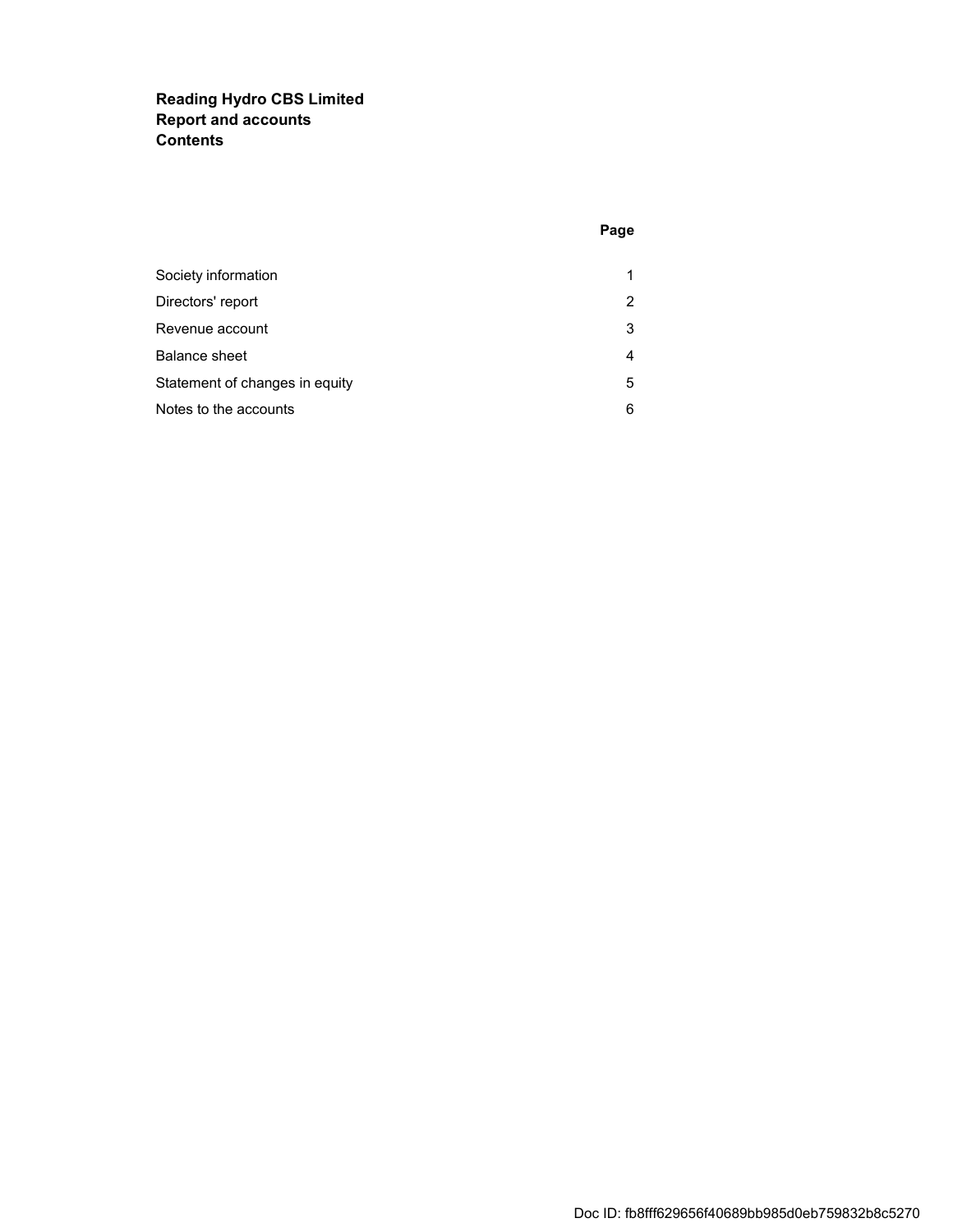#### **Reading Hydro CBS Limited Society Information**

#### **Directors**

Michael Beaven (retired 23/03/2021) Tony Cowling Sophie Paul Andy Tunstall (retired 30/09/2021) Anne Wheldon David Whipple Sally Waterman (appointed 23/03/2021) Richard Moseley (appointed 28/09/2021)

#### **Secretary**

Anne Wheldon

#### **Registered office**

RISC London Street Reading RG1 4PS

**Registered number**

7212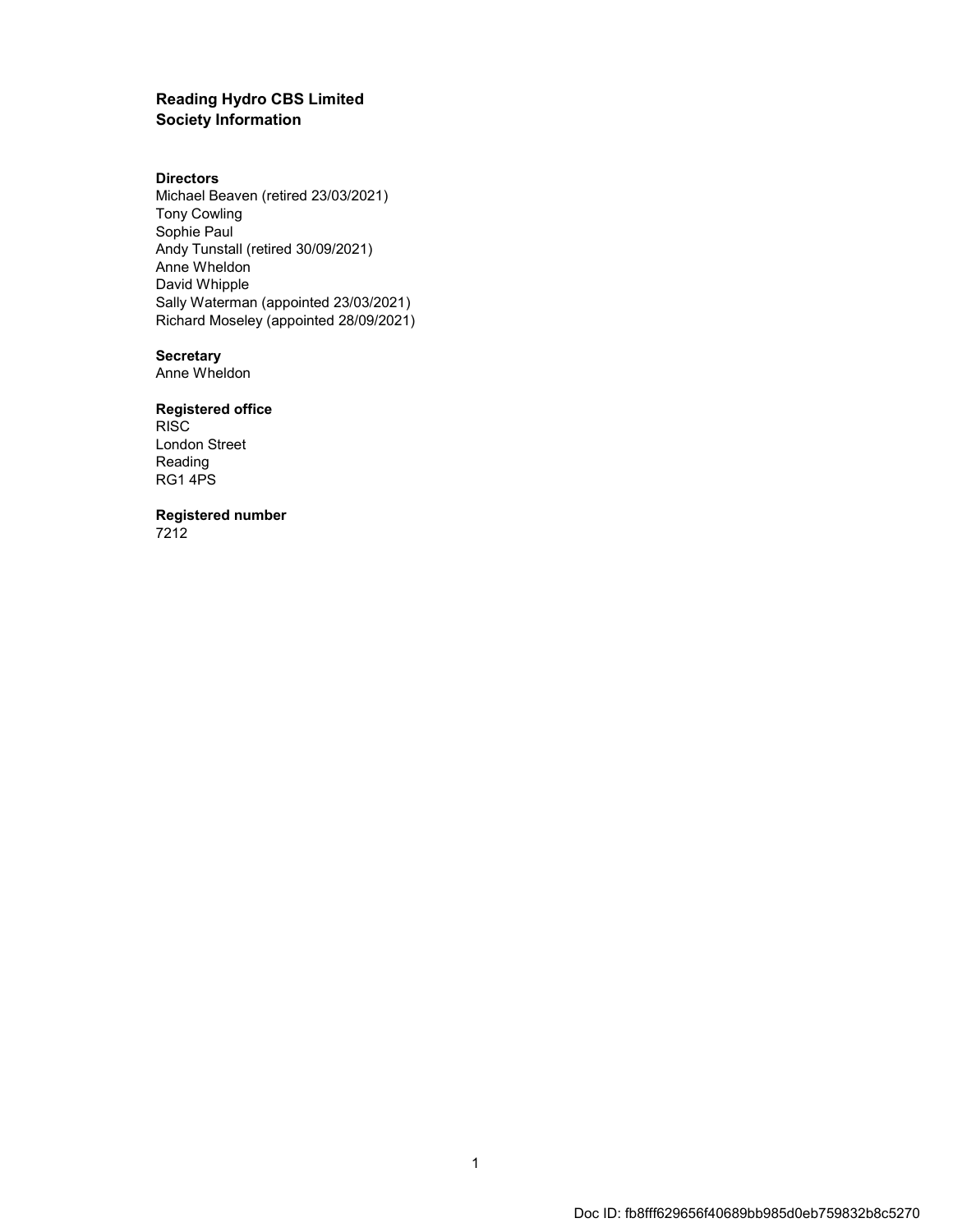#### **Reading Hydro CBS Limited Registered number: 7212 Directors' Report**

The directors present their report and accounts for the year ended 30 September 2021.

#### **Principal activities**

The principal long term activity of the Society is the generation and sale of electricity from renewable sources. To this end, the main activities during the year were completing the construction of the hydropower plant and fish pass; installing the turbines, generation equipment and under-river cable; commissioning the system in August 2021, and starting generation at the end of September 2021

#### **Directors**

The following persons served as directors during the year:

Sally Waterman (appointed 23/03/2021) Richard Moseley (appointed 28/09/2021) Michael Beaven (retired 23/03/2021) David Whipple Tony Cowling Sophie Paul Andy Tunstall (retired 30/09/2021) Anne Wheldon

#### **Directors' responsibilities**

The directors are responsible for preparing the report and accounts in accordance with applicable law and regulations.

The law governing Registered Societies requires the directors to prepare financial statements for each financial year which give a true and fair view of the state of affairs of the society as at the balance sheet date and of its income and expenditure for the year then ended. In preparing these accounts, the directors are required to:

- select suitable accounting policies and then apply them consistently;
- make judgements and estimates that are reasonable and prudent;
- prepare the financial statements on the going concern basis unless it is inappropriate to presume that the co-operative will continue in business.

The directors are responsible for keeping proper books of account such as are necessary to give a true and fair view of the society's state of affairs and to explain its financial transactions. The directors must also establish and maintain a satisfactory system of control of its books of account, its cash holdings and all its receipts and remittances, and hence are also responsible for safeguarding the assets and taking reasonable steps for the prevention and detection of fraud and other irregularities.

#### **Reporting Criteria**

This report has been prepared in accordance with the Co-operative and Community Benefit Societies Act 2014.

This report was approved by the board on  $\_$  1st March 2022  $\_$  and signed on its behalf.

Richard Moseley

Director's signature

Director's name Richard Moseley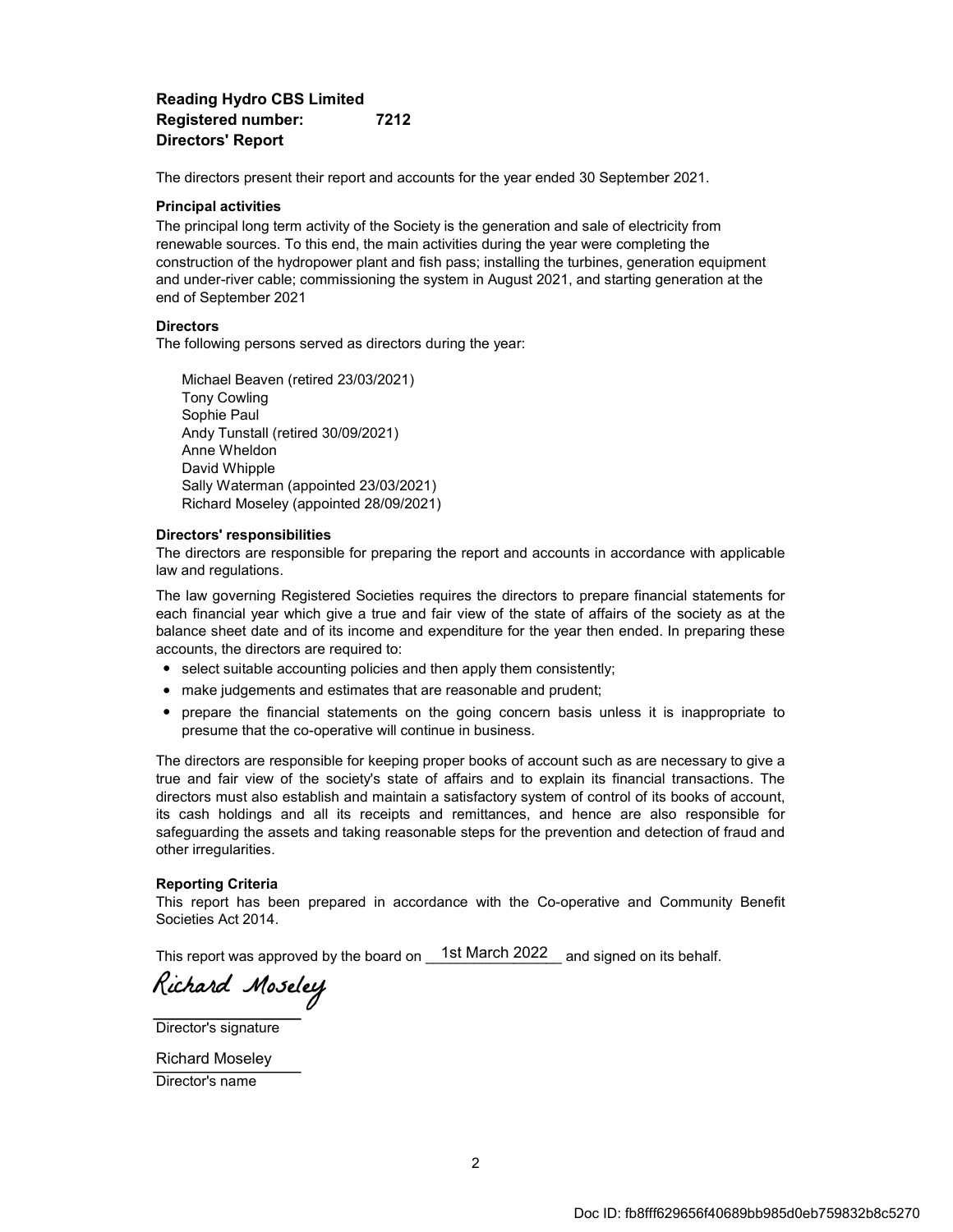### **Reading Hydro CBS Limited Revenue Account for the year ended 30 September 2021**

|                                              | <b>Notes</b> | 2021<br>£           | 2020<br>£          |
|----------------------------------------------|--------------|---------------------|--------------------|
| Operating expenses<br>Other operating income | 4            | (30, 656)<br>18,100 | (31, 107)<br>1,658 |
| <b>Operating deficit</b>                     |              | (12, 556)           | (29, 449)          |
| Interest receivable                          |              | 307                 | 1,316              |
| <b>Deficit before taxation</b>               |              | (12, 249)           | (28, 133)          |
| Tax on deficit                               |              |                     |                    |
| Deficit for the financial year               |              | (12,249)            | (28,133)           |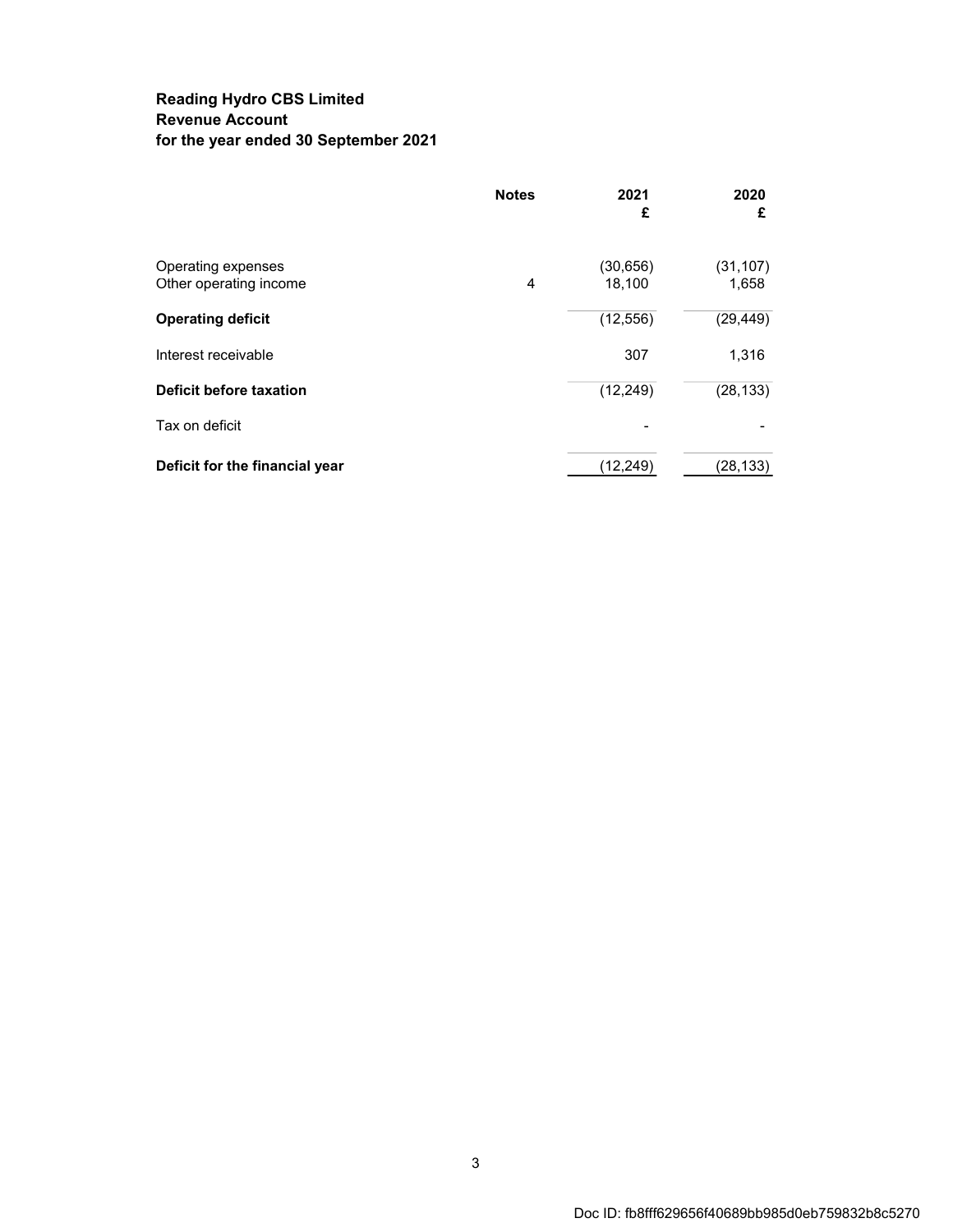#### **Reading Hydro CBS Limited Balance Sheet as at 30 September 2021**

|                                             | <b>Notes</b>   |          | 2021<br>£ |           | 2020<br>£ |
|---------------------------------------------|----------------|----------|-----------|-----------|-----------|
| <b>Fixed assets</b>                         |                |          |           |           |           |
| Tangible assets                             | 5              |          | 1,089,951 |           | 185,445   |
| <b>Current assets</b>                       |                |          |           |           |           |
| <b>Debtors</b>                              | $6\phantom{1}$ | 10,811   |           | 42,650    |           |
| Cash at bank and in hand                    |                | 53,454   |           | 686,083   |           |
|                                             |                | 64,265   |           | 728,733   |           |
| <b>Creditors: amounts falling due</b>       |                |          |           |           |           |
| within one year                             | $\overline{7}$ | (23,056) |           | (29, 299) |           |
| <b>Net current assets</b>                   |                |          | 41,209    |           | 699,434   |
| <b>Total assets less current</b>            |                |          |           |           |           |
| <b>liabilities</b>                          |                |          | 1,131,160 |           | 884,879   |
| <b>Creditors: amounts falling due</b>       |                |          |           |           |           |
| after more than one year                    | 8              |          |           |           | (11,661)  |
|                                             |                |          |           |           |           |
| <b>Net assets</b>                           |                |          | 1,131,160 |           | 873,218   |
|                                             |                |          |           |           |           |
| <b>Capital and reserves</b>                 |                |          |           |           |           |
| Called up share capital<br>Absorbed deficit |                |          | 1,173,411 |           | 903,220   |
|                                             |                |          | (42, 251) |           | (30,002)  |
| <b>Shareholders' funds</b>                  |                |          | 1,131,160 |           | 873,218   |

The directors are satisfied that the Society is entitled to exemption from the requirement to obtain an audit under section 84 of the Co-operative and Community Benefit Societies Act 2014.

The members have not required the Society to obtain an audit in accordance with the Act.

The directors acknowledge their responsibilities for complying with the requirements of the Cooperative and Community Benefit Societies Act 2014 with respect to accounting records and the preparation of accounts.

The accounts have been prepared in accordance with the provisions in the Co-operative and Community Benefit Societies Act 2014.

Approved by the board on 1st March 2022

Director's signature Director's signature Secretary's signature

Richard Moseley LMAN Anne Wheldon

Richard Moseley **Example 20** Sophie Paul **Anne Wheldon** Director's name **Director's name** Secretary's name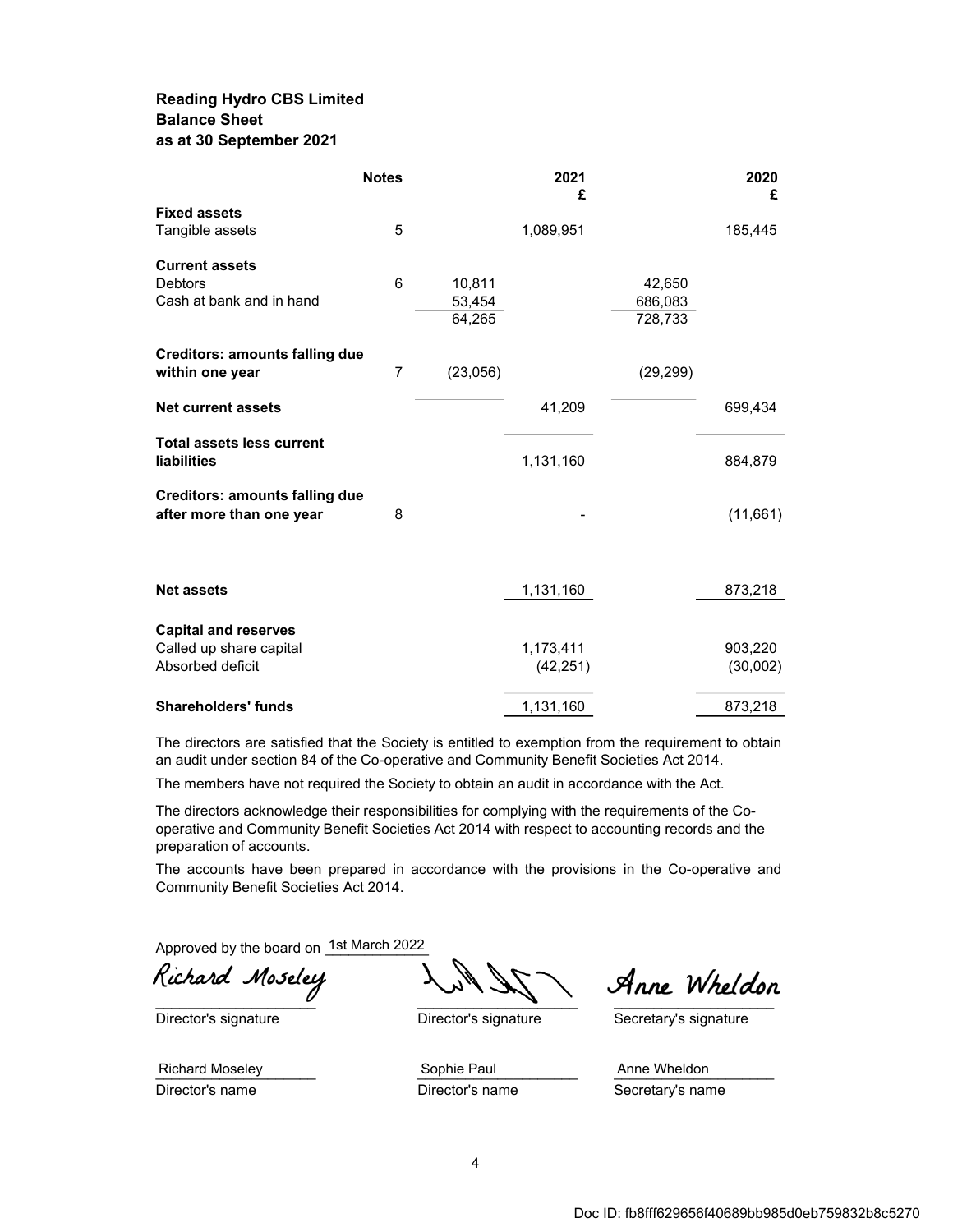### **Reading Hydro CBS Limited Statement of Changes in Equity for the year ended 30 September 2021**

|                                 | <b>Share</b><br>capital | <b>Revenue</b><br>account | Total              |
|---------------------------------|-------------------------|---------------------------|--------------------|
|                                 | £                       | £                         | £                  |
| At 1 October 2019               | 16,187                  | (599)                     | 15,588             |
| Deficit for the financial year  |                         | (28, 133)                 | (28, 133)          |
| Share Interest<br>Shares issued | 887,033                 | (1,270)                   | (1,270)<br>887,033 |
| At 30 September 2020            | 903,220                 | (30,002)                  | 873,218            |
|                                 |                         |                           |                    |
| At 1 October 2020               | 903,220                 | (30,002)                  | 873,218            |
| Deficit for the financial year  |                         | (12, 249)                 | (12, 249)          |
| Shares issued                   | 270,191                 |                           | 270,191            |
| At 30 September 2021            | 1,173,411               | (42, 251)                 | 1,131,160          |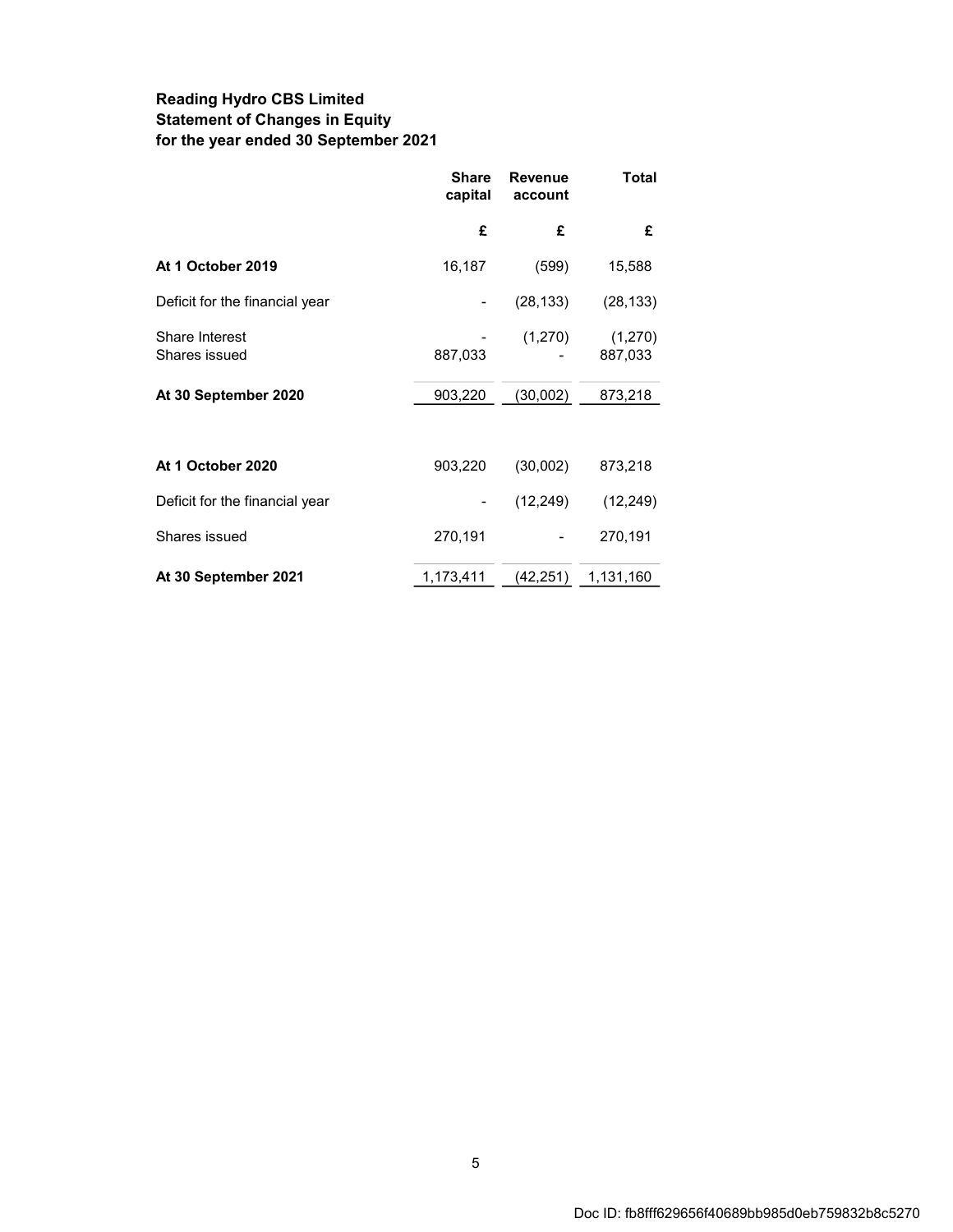#### **Reading Hydro CBS Limited Notes to the Accounts for the year ended 30 September 2021**

#### **1 Accounting policies**

The principal accounting policies adopted in the preparation of the financial statements are set out below. These have remained unchanged from the previous year and have been consistently applied within the accounts.

#### *General information*

Reading Hydro CBS Limited is a registered society incorporated in England within the United Kingdom. The address of the registered office is given on Page 1 of these financial statements. Reading Hydro CBS Limited meets the definition of a public benefit entity under FRS102.

#### *Basis of preparation*

These financial statements have been prepared under FRS 102 Section1A - small entities and there were no material departures from that standard. The financial statements have been prepared under the historical cost convention.

#### *Turnover*

Turnover represents Feed In Tariff and other electricity generating income, net of value added tax where applicable, derived from the generation of electricity from renewable energy installations.

#### *Depreciation*

Depreciation has been provided at the following rates in order to write off the assets over their estimated useful lives.

Plant and machinery example 5% straight line

#### *Taxation*

There is no corporation tax due as the society has significant trading losses due to capital allowances. We do not expect the advance capital allowances to reverse later on the project due to share interest deductions, which is why no deferred tax has been provided.

#### *Government grants or assistance*

Government grants are recognised in the income and expenditure account in an appropriate manner that matches them with the expenditure towards which they are intended to contribute. Grants for immediate financial support or to cover costs already incurred are recognised immediately in the income and expenditure account. Grants towards general activities of the entity over a specific period are recognised in the income and expenditure account over that period.

Grants towards fixed assets are recognised over the expected useful lives of the related assets and are treated as deferred income and released to the income and expenditure account over the useful life of the asset concerned.

All grants in the income and expenditure account are recognised when all conditions for receipt have been complied with.

#### *Non-Government grants*

Non-government grants and donations are recognised in the income and expenditure account once the entity has become entitled to the funds.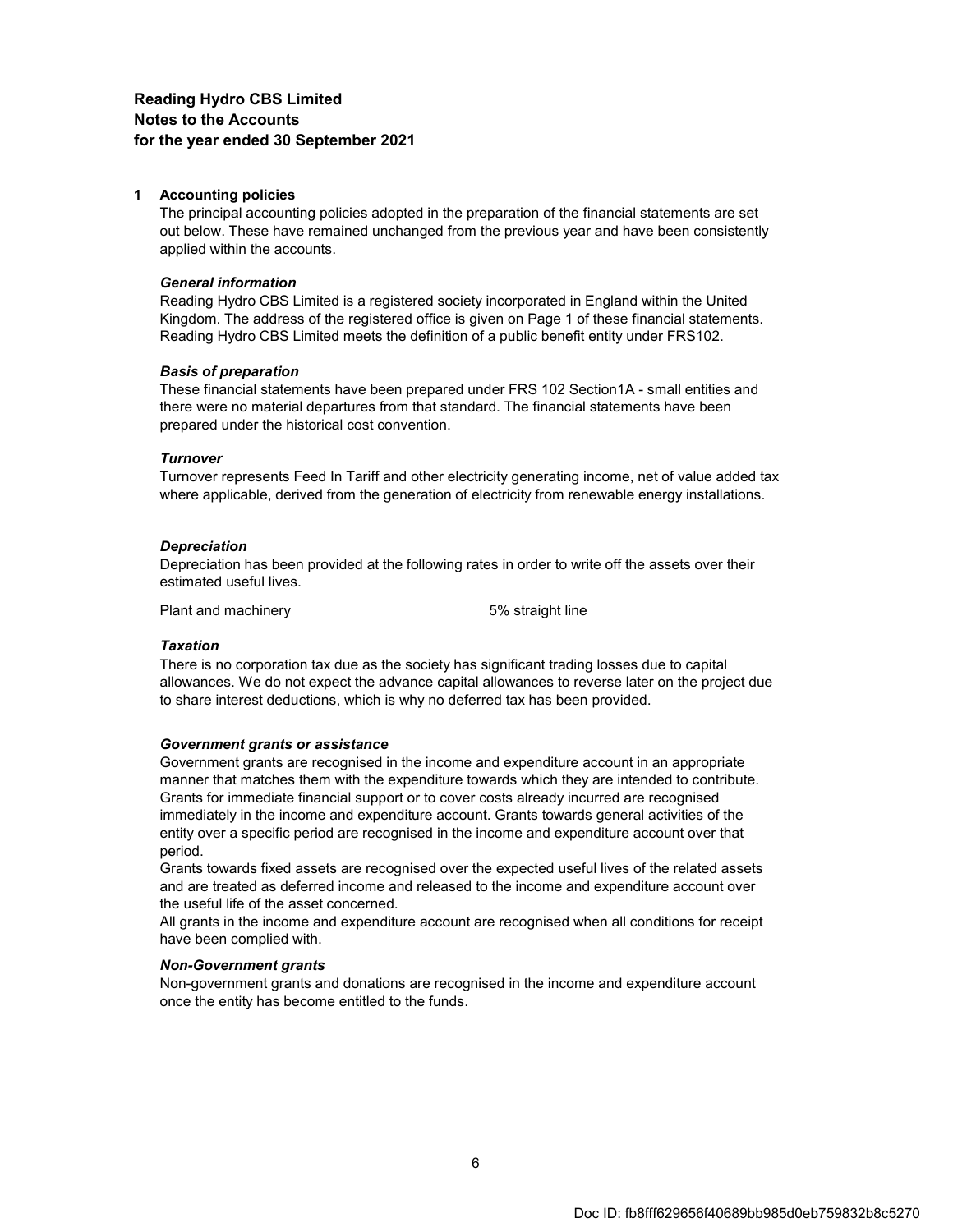#### **Reading Hydro CBS Limited Notes to the Accounts for the year ended 30 September 2021**

#### **2 Prior Year Adjustment**

During 2017 an invoice was paid by a director but never reimbursed by the Society and is still outstanding. At the time it was accounted for as if the payment was a donation to the Society but this was not the case.

| <b>Balance Sheet Effect</b>  |  |
|------------------------------|--|
| Increase accrued costs       |  |
| Decrease in absorbed deficit |  |

#### **3 Employees**

The average monthly number of persons (including directors) employed by the society during the year was 0 (2020 - 0)

| 4 | Other operating income | 2021<br>£ | 2020<br>£ |
|---|------------------------|-----------|-----------|
|   | Donations              | 5,889     | 173       |
|   | Grant income           | 11,662    | 1,453     |
|   | Other income           | 550       | 32        |
|   |                        | 18,101    | 1,658     |

Grant income includes money from Key Fund.

Other income is the sale of surplus fencing panels and clips.

#### **5 Tangible fixed assets**

|                      | <b>Plant and</b><br>machinery<br>etc |
|----------------------|--------------------------------------|
| Cost                 | £                                    |
| At 1 October 2020    | 185,445                              |
| Additions            | 909,066                              |
| At 30 September 2021 | 1,094,511                            |
| <b>Depreciation</b>  |                                      |
| At 30 September 2021 | 4,560                                |
| Net book value       |                                      |
| At 30 September 2021 | 1,089,951                            |
| At 30 September 2020 | 185.445                              |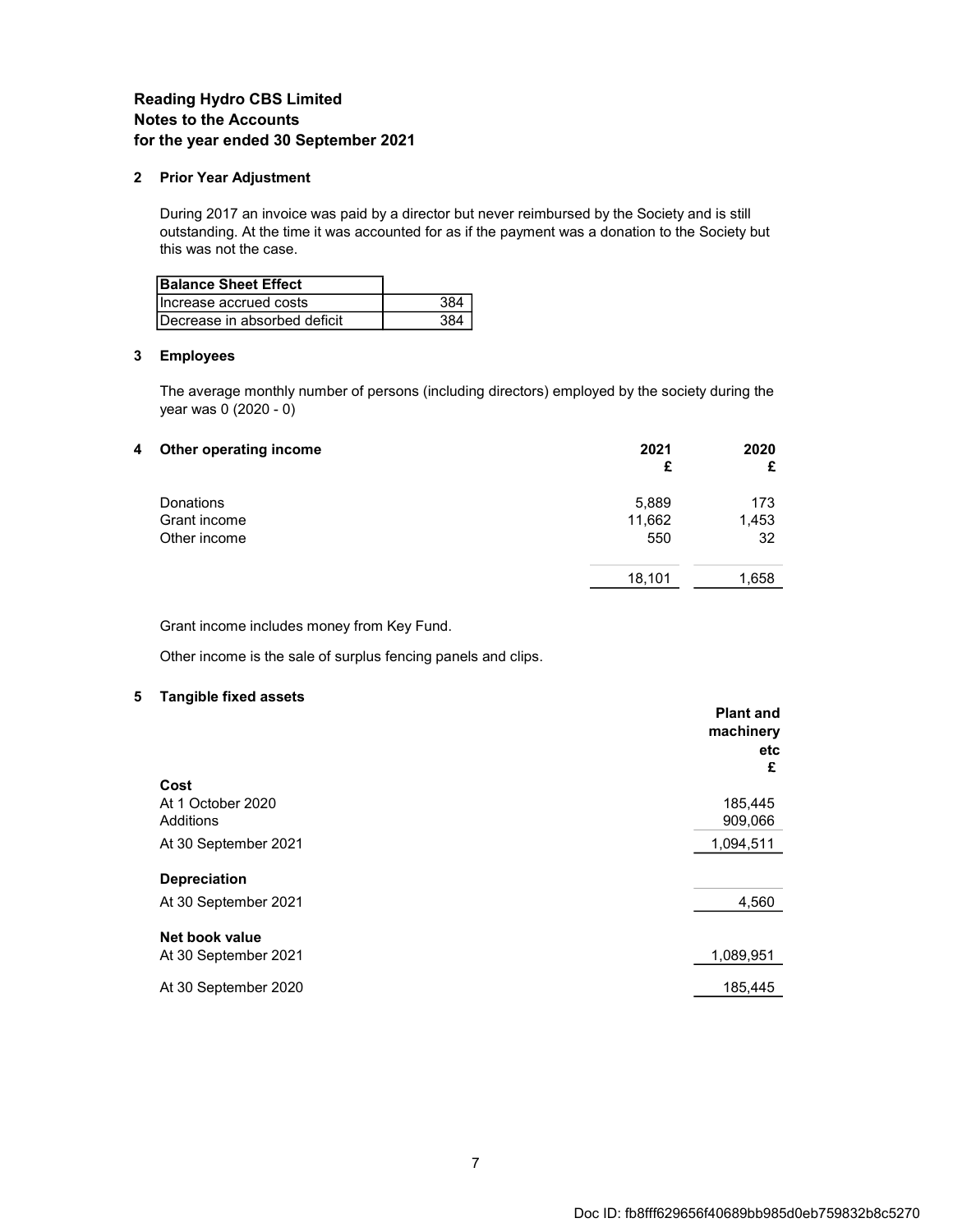### **Reading Hydro CBS Limited Notes to the Accounts for the year ended 30 September 2021**

| 6 | <b>Debtors</b>                                 | 2021<br>£ | 2020<br>£ |
|---|------------------------------------------------|-----------|-----------|
|   | Accrued income                                 | 54        |           |
|   | Prepaid expenses                               | 3,628     | 5,946     |
|   | Other debtors                                  | 7,129     | 36,704    |
|   |                                                | 10,811    | 42,650    |
|   |                                                |           |           |
| 7 | Creditors: amounts falling due within one year | 2021      | 2020      |
|   |                                                | £         | £         |
|   | Trade creditors                                | 1,507     | 18,091    |
|   | Accruals                                       | 7,692     | 1,467     |
|   | Other creditors                                | 13,857    | 9,741     |
|   |                                                | 23,056    | 29,299    |
| 8 | Creditors: amounts falling due after one year  | 2021      | 2020      |
|   |                                                | £         | £         |
|   |                                                |           |           |
|   | Deferred income                                |           | 11,661    |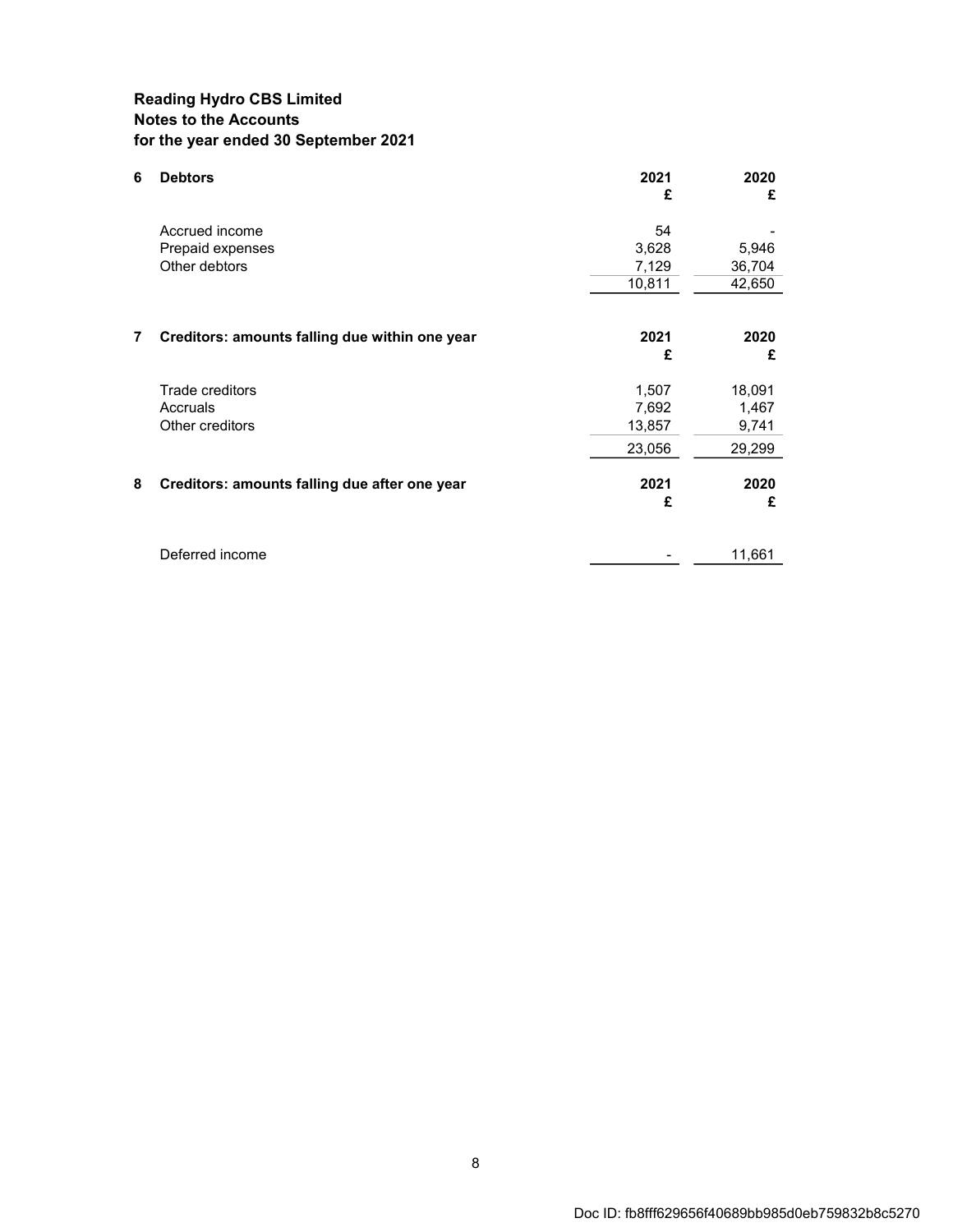### **Reading Hydro CBS Limited Detailed Revenue Account for the year ended 30 September 2021**

|                              | 2021   | 2020   |
|------------------------------|--------|--------|
|                              | £      | £      |
| <b>Operating expenses</b>    |        |        |
| Travel and meeting costs     |        | 88     |
| Administrative charge        | 5,601  | 5,480  |
| Stationery and printing      | 106    |        |
| Dues & Subscriptions         | 240    | 189    |
| Bank charges                 | 1,675  | 3,065  |
| Insurance                    | 6,445  | 1,872  |
| Repairs and maintenance      | 5,934  | 503    |
| Depreciation                 | 4,560  |        |
| Sundry expenses              | 727    |        |
| Accountancy fees             | 500    | 500    |
| Advertising and PR           | 200    | 6,510  |
| Other legal and professional | 4,668  | 12,900 |
|                              | 30,656 | 31,107 |
| Other operating income       |        |        |
| Other income                 | 18,100 | 1,658  |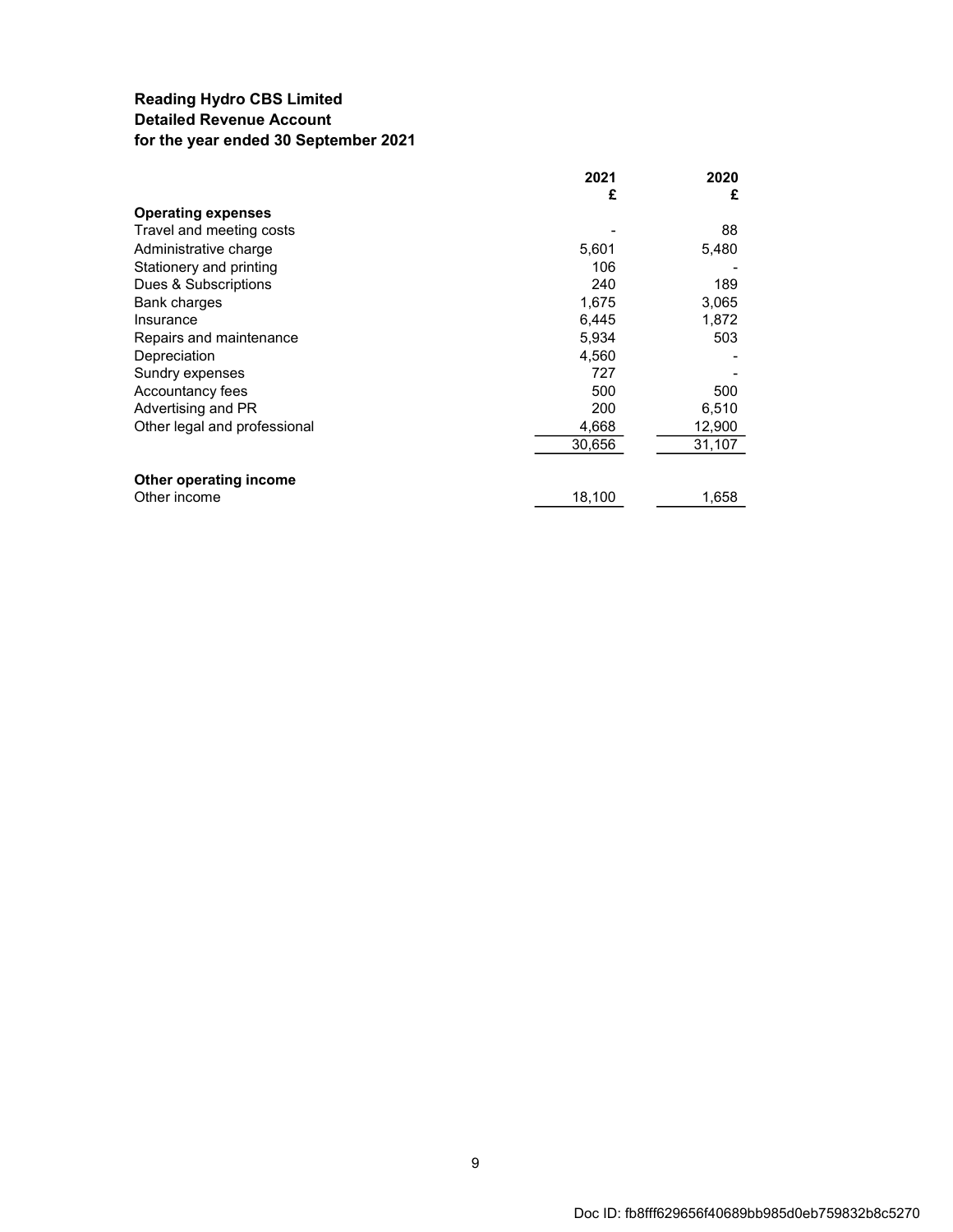## **V** HELLOSIGN

| <b>TITLE</b>                   | Reading Hydro accounts for y/e 30th Sep 2021 to sign please |
|--------------------------------|-------------------------------------------------------------|
| <b>FILE NAME</b>               | Reading Hydro Annrt 2021 FINAL.pdf                          |
| <b>DOCUMENT ID</b>             | fb8fff629656f40689bb985d0eb759832b8c5270                    |
| <b>AUDIT TRAIL DATE FORMAT</b> | DD / MM / YYYY                                              |
| <b>STATUS</b>                  | $\bullet$ Signed                                            |

## Document history

| SENT          | 14 / 03 / 2022<br>10:07:57 UTC | Sent for signature to Richard Moseley<br>(richard_moseley@hotmail.com), Sophie Paul<br>(sophie@fenwickpaul.com) and Anne Wheldon (anne@w-b.org.uk)<br>from admin@sharenergy.coop<br>IP: 79.78.2.227 |
|---------------|--------------------------------|-----------------------------------------------------------------------------------------------------------------------------------------------------------------------------------------------------|
| (O)<br>VIEWED | 14 / 03 / 2022<br>10:19:19 UTC | Viewed by Richard Moseley (richard_moseley@hotmail.com)<br>IP: 213.106.217.94                                                                                                                       |
| <b>SIGNED</b> | 14 / 03 / 2022<br>10:20:10 UTC | Signed by Richard Moseley (richard_moseley@hotmail.com)<br>IP: 213.106.217.94                                                                                                                       |
| (O)<br>VIEWED | 14 / 03 / 2022<br>15:06:09 UTC | Viewed by Anne Wheldon (anne@w-b.org.uk)<br>IP: 81.178.248.185                                                                                                                                      |
| <b>SIGNED</b> | 14 / 03 / 2022<br>15:08:45 UTC | Signed by Anne Wheldon (anne@w-b.org.uk)<br>IP: 81.178.248.185                                                                                                                                      |